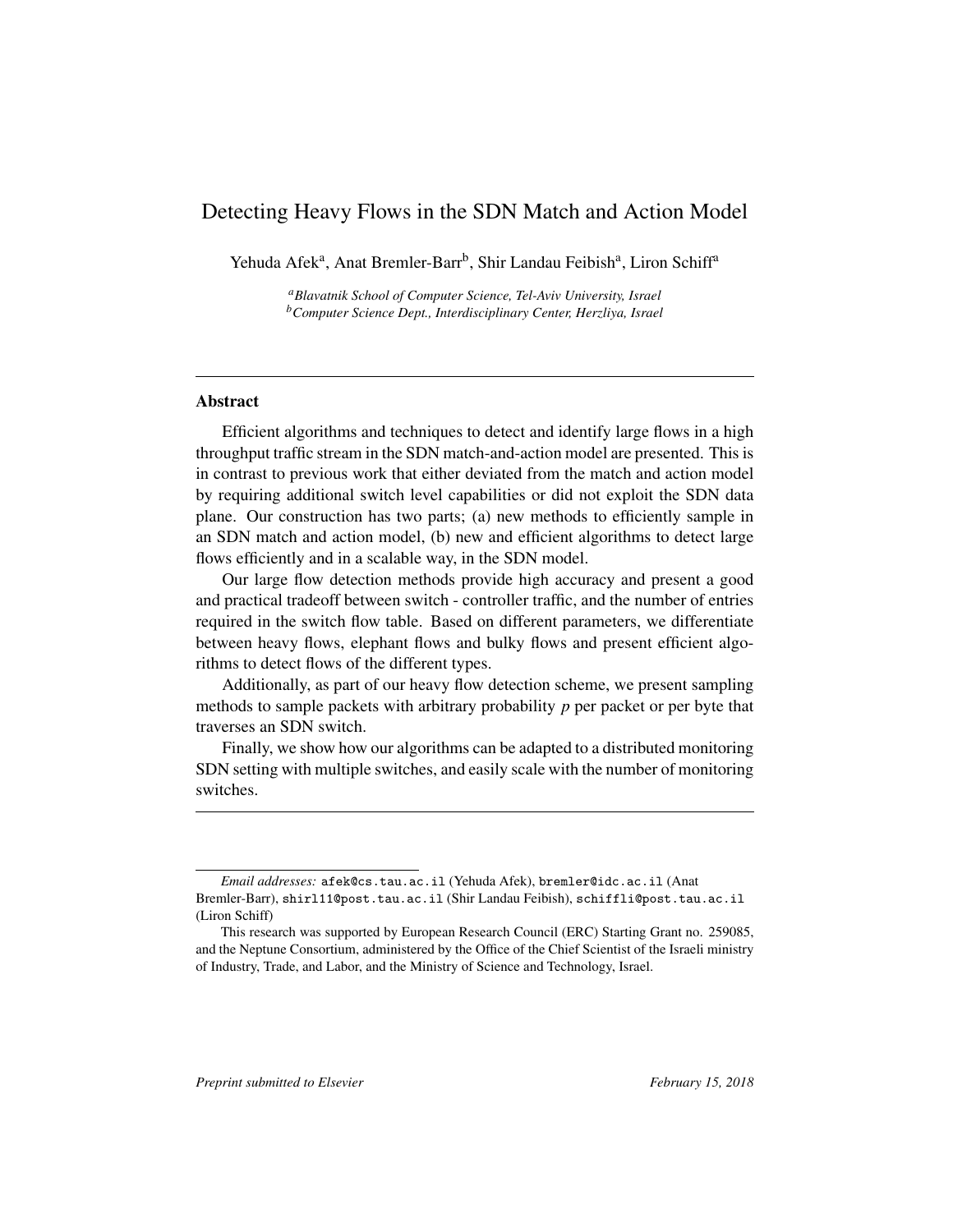## 1. Introduction

Heavy flow detection in traffic remains one of the fundamental capabilities required in a network. It is a critical telemetry tool for understanding the behaviour of traffic in a given point in the network or in the network as a whole. Furthermore, it is a key ability in providing QoS, capacity planning and efficient traffic engineering. Additionally, heavy flow detection is crucial for the detection of Distributed Denial of Service (DDoS) attacks in the network which remain a common attack in the Internet today, with hundreds of attacks carried out daily [1].

We present techniques for large flows detection in traffic that flows through a Software Defined Network (SDN) switch. While SDN switches are very efficient and considerably simpler to manage than existing routers and switches, they do not offer direct means for the detection of large flows.

Existing network monitoring tools for classic IP networks have been available for over 20 years, with one of the earliest tools being Cisco Netflow [2]. Over the years, traffic visibility, and specifically measurements and monitoring in IP networks has become an increasingly difficult task due to the overwhelming amounts of traffic and flows [3]. While existing tools may be very useful for classic networks, monitoring in SDN networks requires new tools and technology. The S-DN network architecture places the controller as the focal point of the network. Therefore, using existing tools would require extensive communication between the controller and the monitoring tools, which would place significant overhead on the controller. It is therefore necessary to provide new monitoring methods for SDN networks based on the SDN architecture.

We design ways to implement monitoring methods with the widespread Open-Flow and the recent P4 standard for SDN switches. OpenFlow switches provide counters of the number of bytes and packets per flow entry, yet traffic measurement remains a difficult task in SDN for two reasons: First the hardware (usually Ternary Content Addressable Memories (TCAMs)) constraints limit the number of flows which the switch can maintain and follow. Secondly the limited number of updates that the switch can process per second [4], which hence limits the number of updates that the controller can make to the flow table. The algorithms provided herein overcome these limitations by providing efficient building blocks for large flow detection and sampling which may be used by various monitoring applications.

## *1.1. Our Contribution*

First, we propose our Sample&Pick algorithm which is an efficient method to detect large or heavy flows going through an SDN switch. The Sample&Pick algorithm is designed for protocols which are based on the match and action model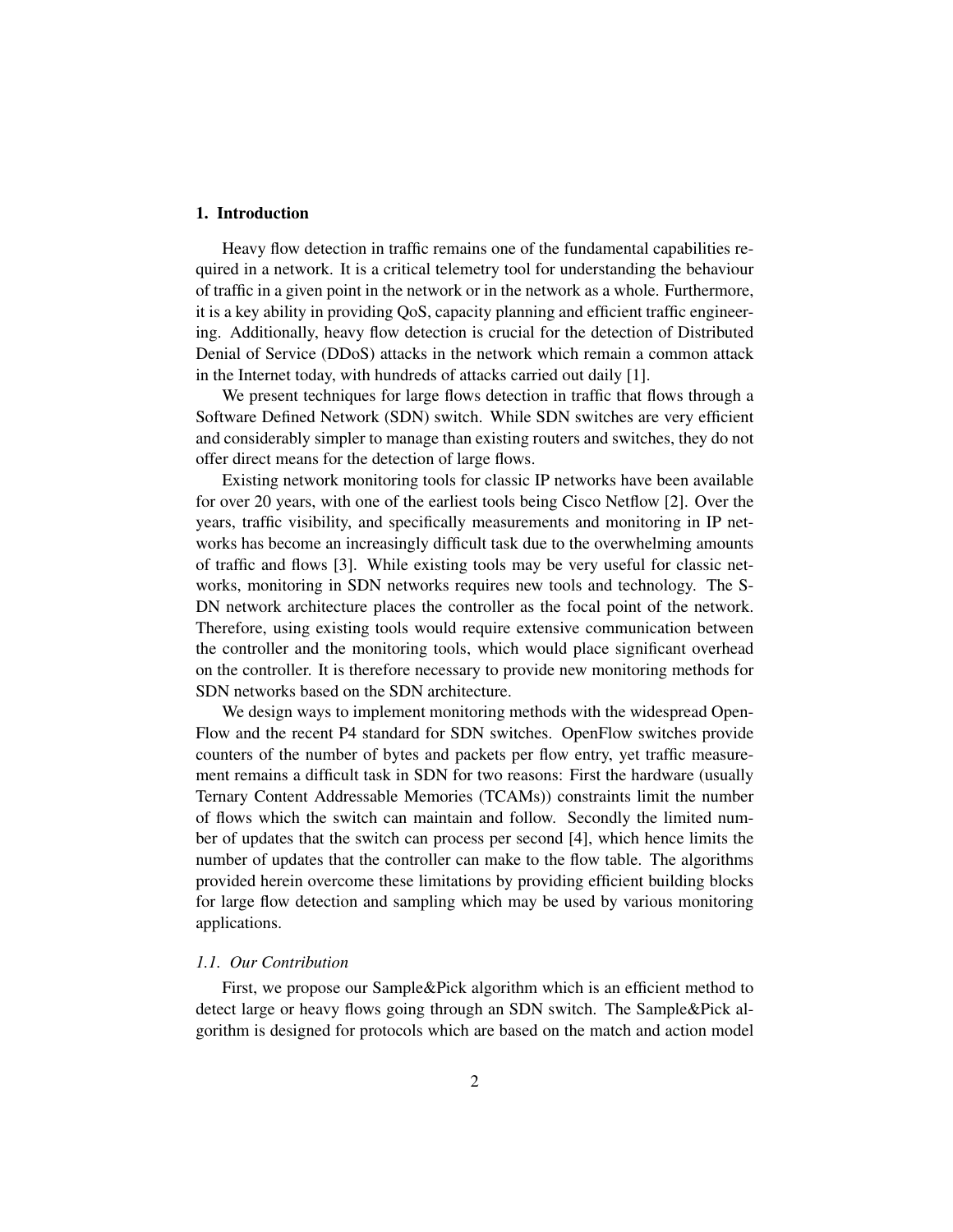(e.g., OpenFlow, *P*4, etc.), and performs a division of labour between the switch and the controller, coordinating between them to identify the large flows. Sample&Pick achieves very high accuracy using a fixed amount of rules in the switch and requiring little communication between the switch and the controller.

Second, as part of our algorithm we present various OpenFlow (with optional features) based methods to sample packets that traverse an SDN switch. These methods may be used independently of our heavy flows detection algorithm.

Third, we consider a distributed model with multiple switches and propose solutions for efficient scaling of our techniques, to support large flow detection as well as sampling in the distributed setting.

Finally we have implemented and evaluated our Sample&Pick comparing it with OpenSketch [5]. The sampling methods rely on standard and optional features of OpenFlow 1.3 (or the *P*4 language) and are implemented with the NoviKit (hardware) switch[6] (operated with NoviWare switching software [7]) that supports the optional OpenFlow feature to match on extra fields. The heavy flow detection also relies on a standard OpenFlow controller and was evaluated as a whole using a dedicated virtual time simulation for both the data and control planes. Additionally, the techniques presented are both flow-table size and switch-controller communication efficient.

## 2. Preliminaries

#### *2.1. Background: Heavy Hitters*

The *Heavy Hitters Problem* (also known as the ε-Approximate Frequent Items Problem) is defined as follows: Given a sequence of *N* values  $\alpha = \langle \alpha_1, \dots, \alpha_N \rangle$ , a threshold  $0 \le \theta \le 1$  and an error value  $\varepsilon$ : denote  $f_x = |\{j | \alpha_j == x\}|$ , find a set of items *F* such that for any item  $x \in \alpha$ , if  $f_x \ge \theta N$  then  $x \in F$ , and if  $f_x \le \theta N - \epsilon N$ then  $x \notin F$ .

Note that a streaming algorithm for the Heavy Hitters problem, can use only a constant amount of space and make a single pass over the input.

Many solutions have been proposed for the heavy hitters problem, for example [8, 9, 10, 11, 12]. A description of a few counter-based algorithms as well as other results regarding the heavy hitters problem can be found in [13].

We chose the Space Saving algorithm of Metwally et al. [8] as a building block for the detection of heavy flows due to its simplicity, efficiency and high level of counter accuracy.

The Space Saving algorithm works as follows: given parameters  $\varepsilon$ ,  $\theta$  as described above and a sequence of *N* values  $\alpha = \langle \alpha_1, \dots, \alpha_N \rangle$ , the algorithm maintains  $v = \frac{1}{5}$  $\frac{1}{\varepsilon}$  items, each consisting of an ID and a counter. For each value  $w = \alpha_i$ for  $1 \leq i \leq N$ :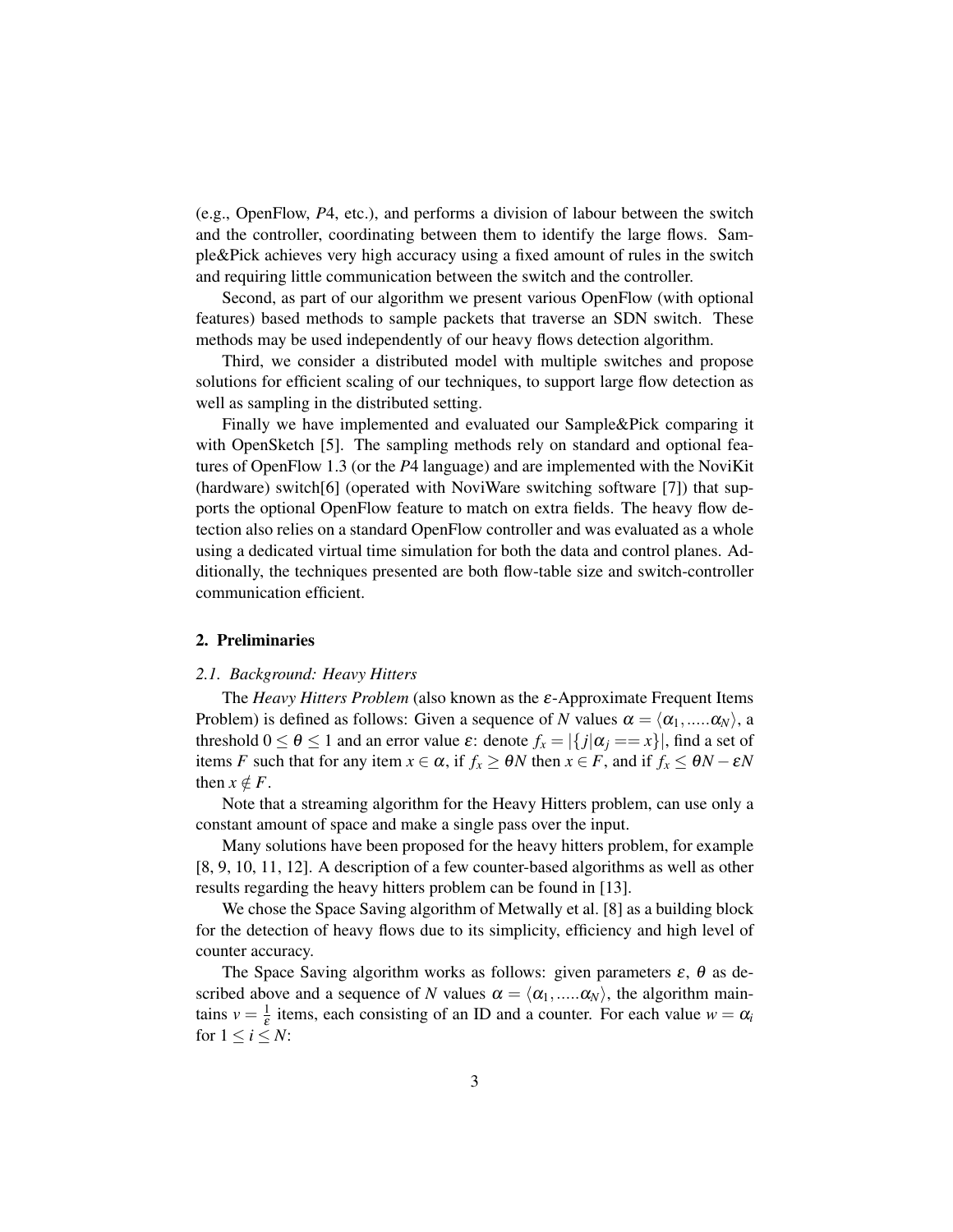- 1. If the *ID* of one of the *v* items equals *w*, its counter is incremented by 1.
- 2. Otherwise, let *u* be an item with the minimal counter value. The *ID* of *u* is replaced with *w* and its counter is incremented by 1.

The (additive) error rate *N*ε of this algorithm for  $\varepsilon = \frac{1}{v}$  is  $\frac{N}{v}$  [8]. Therefore, for each item  $j$ , denote its counter in the output of the algorithm  $c_j$ , and its count in the sequence as  $r_j$  then  $r_j \le c_j \le r_j + N\epsilon$ . The algorithm requires  $O(v)$  space and only a single pass over the input, with a small number of instructions per item.

## *2.2. Definitions*

Following [14] a *flow* is defined to be any sequence of packets which can be matched to rules in the flow table, such as, for example, those defined by a set of header field values. Note that our algorithms can be used for any flow definition, including those which pertain to matches in the payload or any of the headers as long as it is supported by the controller and switch implementation. A flow entry in an OpenFlow (flow) table can be defined to match packets according to (almost) any selection of header field bits thereby allowing various flow definitions.

A *large flow* is usually defined as a flow that takes up more than a certain percentage of the link traffic during a given time interval [15]. For some applications other definitions of large flows are required, for instance network analysis tools may want to identify flows that consist of a certain amount of packets regardless of link capacity.

We therefore refine the large flow definition, considering both the time aspect as well as the type of measurement performed.

We consider the following definitions of large flows:

## **Definition 2.1.** *Heavy flow: Given a stream of packets S, a heavy flow is a flow which includes more than T percent of the packets since the beginning of the measurement.*

Considering the definition of *flow* provided above, this can be useful for identifying flows which remain heavy over a significant period of time, for example in Distributed Denial of Service (DDoS) attacks. On the other hand this will miss large flows if the measurement continues for a very long period of time.

Definition 2.2. *Interval Heavy flow (Elephants): Given a stream of packets S, and a length of time m, an* interval heavy flow *is a flow that includes more than T percent of the packets seen in the previous m time units.*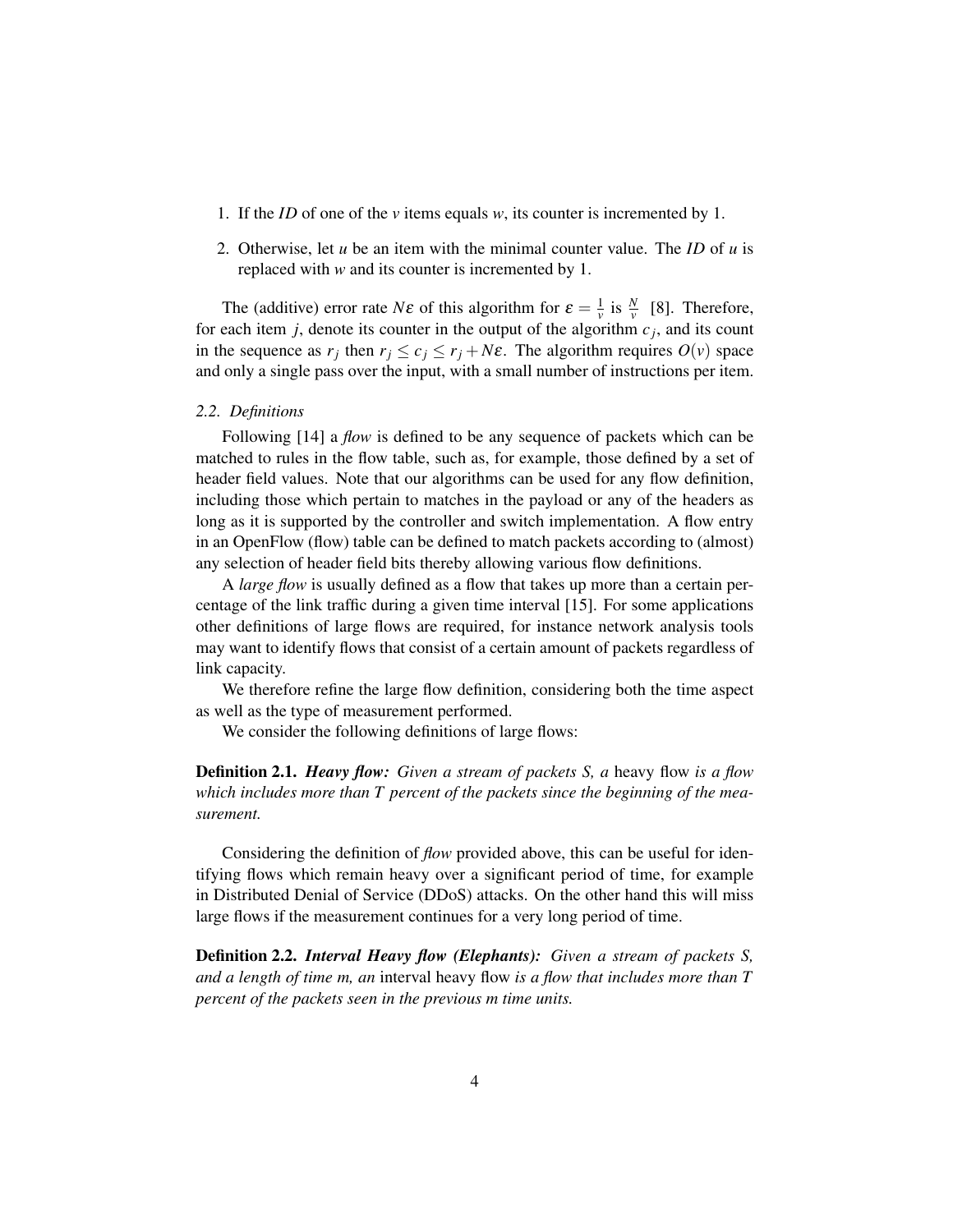These can be used for standard traffic management and resource allocation. We note that heavy flows in the context of the streaming model are defined with respect to the entire stream as opposed to Interval Heavy flows which are heavy within a given time interval. Algorithms such as the Space Saving algorithm [8] do not offer a direct mechanism for detecting heavy hitters with respect to part of the stream and therefore new techniques are required for the detection of Interval Heavy Flows.

Definition 2.3. *Bulky flow at a point of time: Given a stream of packets S, and a length of time m, a* bulky flow *is a flow that contains at least B packets in the previous m time units.*

The algorithms we present for large flows follow the above definitions which consider traffic volume measurements in terms of packets. Nevertheless, we note that certain traffic management capabilities require volume, i.e., byte size, analysis. For instance, if we wish to identify the flow which takes up the most bandwidth, then we are required to count the number of bytes in the flow rather than the number of packets. The algorithms presented here work well for both definitions.

#### *2.3. Towards a Solution in SDN*

Fundamental counter based algorithms for finding Heavy Hitters (or flows) such as that of Metwally et. al. [8], cannot be directly implemented in the SDN framework since in the worst case they would require rule changes for every packet that traverses the switch. A different approach is therefore needed.

First we consider a naive solution which we name Sample&HH, that samples packets in the switch and then sends all sampled packets to the controller. The controller computes the heavy flows using a heavy hitters algorithm. However, as can be seen in Figure 4a (and other works [15]), relying solely on the samples is not accurate enough. Next we consider a solution based on the *Sample&Hold* paradigm of [15] which was devised for identifying elephant flows in traffic of classic IP networks. In Sample&Hold sampled packets are sent to the controller, which installs a counter rule for each new flow that is sampled. Every consequent packet from that flow will be counted by the rule and will not be sampled. By using sampling together with accurate in-band counters for sampled flows Sample&Hold achieves very accurate results, yet the high amount of counters and the rate of installing them make Sample&Hold incompatible with SDN switch architecture. Therefore we only consider it as a reference point to evaluate our algorithm.

To deal with the problems of the above solutions, we present our Sample&Pick algorithm. Sample&Pick uses sampling to identify flows that are suspicious of being heavy. For these *suspicious* flows a special rule is placed in the switch flow table providing exact counters for them. The Sample&Pick algorithm considers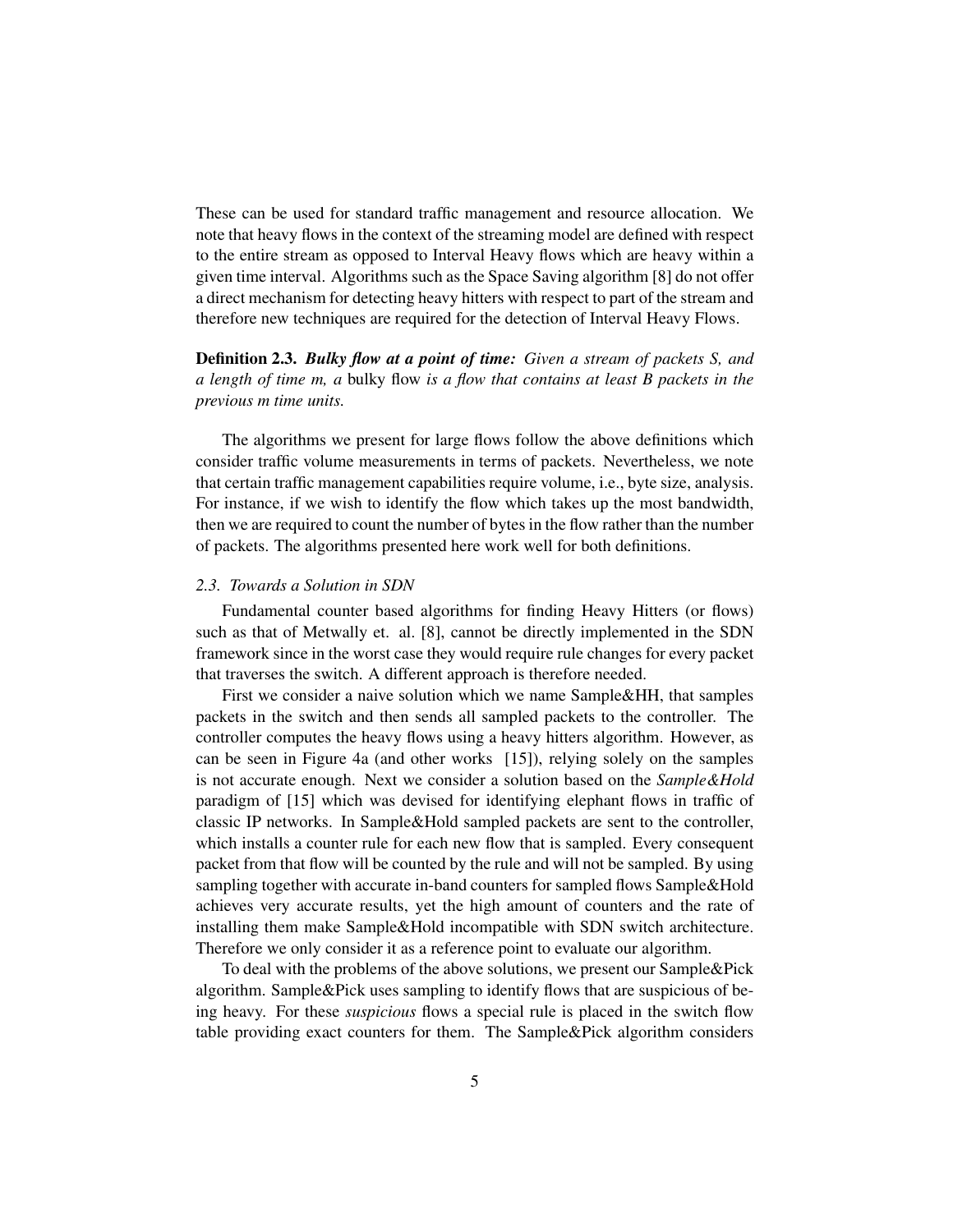both the bounded rule space in the switch as well as the time it takes for the controller to install a rule in the switch. Therefore we use two separate thresholds, the first, *T*, for determining which flows are heavy and a second lower threshold, *t*, for detecting potentially large flows. This lower threshold allows us to install rules in the switch early enough to get an accurate count of the large flows, yet we do not install rules for too many flows that will remain small. The Sample&Pick algorithm is described in detail in Section 3.1.

Table 1 depicts the conceptual differences and the resource consumption overhead of the Sample&Pick algorithm, the SDN Sample&Hold algorithm and the Sample&HH algorithm.

| Technique   | Switch mem-              | Controller    | Controller to             | Switch to con-          |
|-------------|--------------------------|---------------|---------------------------|-------------------------|
|             | ory usage                | functionality | Switch traffic            | troller traffic         |
| Sample&Pick | Sampling                 | Heavy hitter- | Every interval            | - of<br>Sample          |
|             | rules<br>$+$<br>at       | s computation | at most $\frac{1}{t}$ new | all non-hold            |
|             | most $\frac{1}{t}$ count | + counter ag- | count rules               | packets                 |
|             | rules                    | gregation     |                           | counters each           |
|             |                          |               |                           | interval.               |
| Sample&Hold | Sampling                 | Counter       | Every<br>new              | <sub>of</sub><br>Sample |
| (OpenFlow   | rules<br>$+$             | aggregation   | sample create             | all non-hold            |
| variant)    | unlimited                |               | message with              | packets<br>$+$          |
|             | count rules              |               | count<br>a new            | final counters.         |
|             |                          |               | rule                      |                         |
| Sample&HH   | Sampling                 | Heavy hitters | None                      | Sample of al-           |
|             | rules                    | computation   |                           | $l$ packets             |

Table 1: Comparison of the heavy flow detection techniques presented in this paper. Denote *t* the threshold for candidate heavy hitters in Sample&Pick.

#### 3. Heavy Flows Detection

## *3.1. The Sample&Pick algorithm*

## *3.1.1. Algorithm Overview*

Our algorithm operates as follows: in the first step we sample the flows going through the switch using one of the sampling techniques to be explained in Section 4. As can be seen in Fig. 1, these samples are sent to the controller, that feeds them as input to a heavy hitters computation module in order to identify the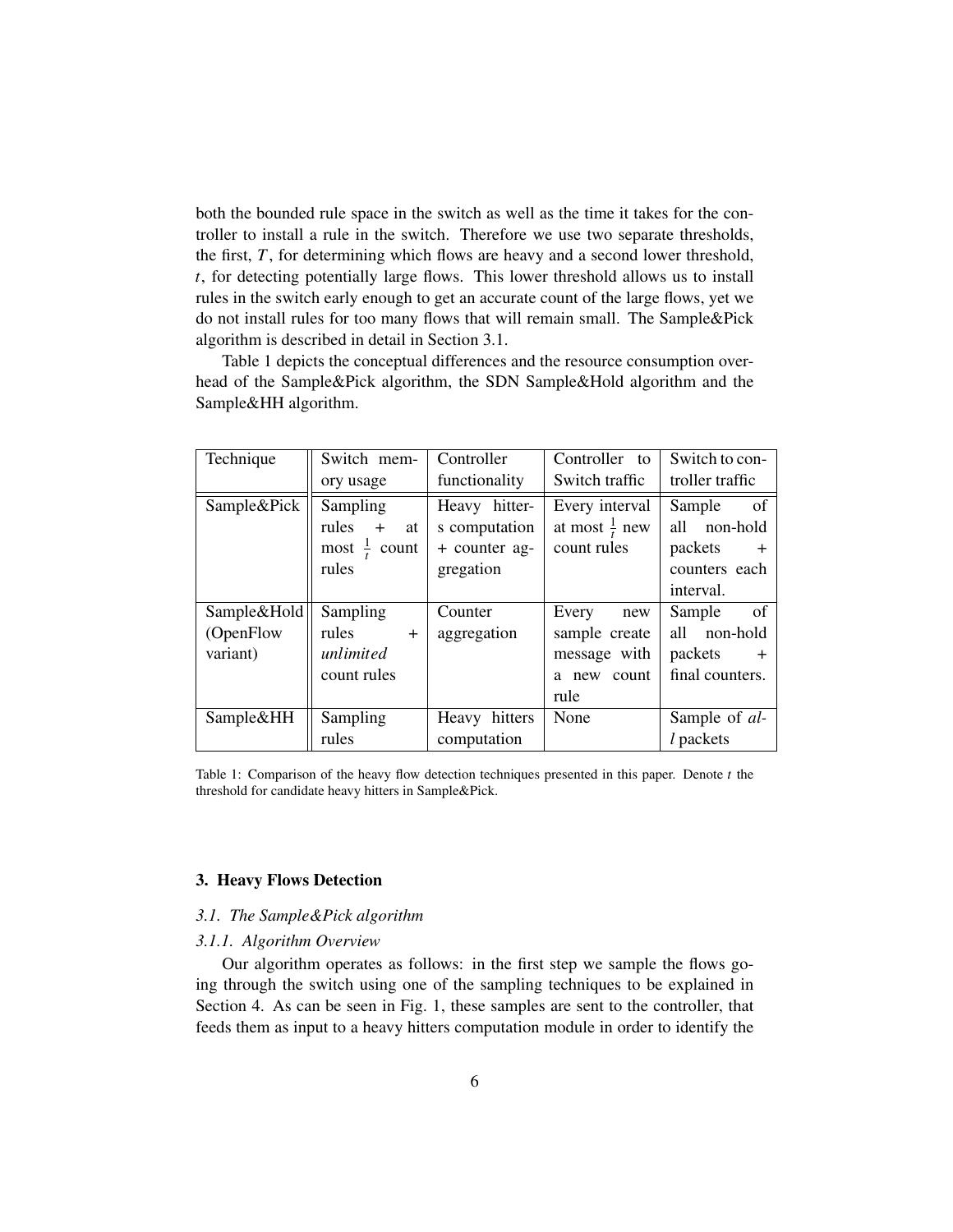| name           | match                                               | actions   |
|----------------|-----------------------------------------------------|-----------|
| Count $flow_1$ | $(src\_ip, src\_port, dst\_ip, dst\_port) = flow_1$ |           |
|                | $\cdots$                                            | $\ddotsc$ |
| Count $flow_m$ | $(src_ip, src-port, dst-ip, dst-port) = flow_m$     |           |
| Sample         | $(src_ip, src-port, dst-ip, dst-port) = *$          |           |

Table 2: Illustration of switch flow table configuration. Rule priority decreases from top to bottom. Actions: 1- increment counter; 2 - apply sampling technique (goto sampling tables / apply group)

suspicious heavy flows (steps 2 and 3). Once a flow's counter in the heavy hitters module has passed some predefined threshold *t*, a rule is inserted in the switch to maintain an exact packet counter for that flow (steps 4 and 5). This counter is polled by the controller at fixed intervals and stored in the controller (steps 6 and 7). Finally the last step increments the counters that are processed by the Heavy Hitters module to maintain correct counters of non-sampled flows.



Figure 1: Sample&Pick overview

## *3.1.2. Switch Components Design*

As seen in Fig. 1, two kinds of rules are used in the switch flow tables. The *sampling* rules, which are created as needed by the selected sampling algorithm as described in Section 4. And the *counter* rules used for precisely counting packets of potentially heavy flows. An example of this configuration can be seen in Table 2.

First, each packet is matched against *counter* rules. In case of a successful match, the relevant counter is increased. Only if the packet does not match any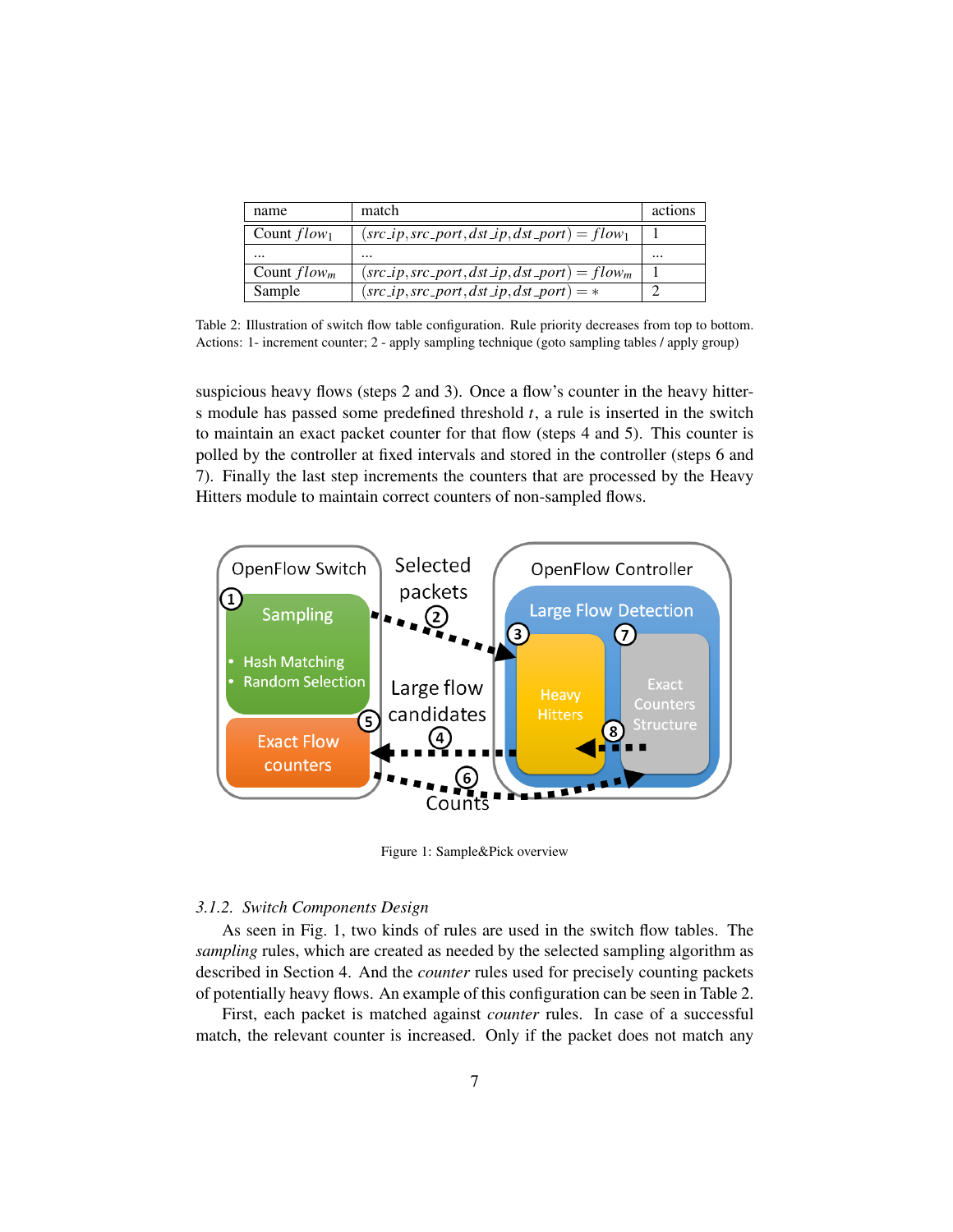*counter* rule, it is matched against the sampling rules, and if the packet is selected by the sampling rules it (or only the headers) is sent to the controller. Counters of the *counter* rules are only sent to the controller when polled by the controller.

#### *3.1.3. Controller Components Design*

As shown in Fig. 1, the controller maintains the heavy hitters computation module and a collection of the exact counters accumulation.

The *heavy hitters computation module*: Maintains the heavy hitters data structure according to the algorithm of Metwally et al. [8], as described in Section 2.1.

As the heavy hitters module only receives sampled data which is sent to the controller from the switch, the traffic of the heavy flows which are not sampled is not inserted at all into the heavy hitters and therefore it may seem as though the flows are no longer heavy. To simulate the sampling of these heavy flows, when the controller polls the switch for the updated counters, it uses those counters to update the heavy hitters module accordingly. That is, we simulate a sampling of the heavy flows by updating the heavy hitters module with the number of new packets that have been counted since the previous polling, multiplied by the sampling ratio *p*. As noted, this mechanism saves a substantial amount of sample traffic from the switch to the controller.

The *exact count data structure*: The accumulated counters of the flows that are suspected to be heavy are maintained in a simple ordered data structure. Its use is to compute the delta from the previous time the counters were polled. This delta is then fed (with a factor) into the heavy hitter module.

An additional counter is maintained in the controller to count the total number of items inserted into the heavy hitters module, which is necessary to calculate the rates from the individual counters inside the heavy hitter module. At any point the heavy flows may be identified as the flows in the heavy hitters module that have passed the threshold *T*, relative to the total counter.

#### *3.1.4. Analysis*

Here we discuss how to choose the parameters, *t* and *v* of Sample&Pick algorithm for given problem parameters, the threshold *T* for heavy flow and the sampling probability *p*. Recall that  $\nu$  is the number of items maintained by the Space Saving algorithm used in the controller component (see Section 2.1). The threshold *t* is used to detect large flow candidates (see Section 3.1). By definition, if a total of *N* packets have passed so far, each heavy hitter flow contains at least *TN* packets. Our controller receives each packet with probability *p*. The number of samples is then on average (or exactly depending on the sampling method)  $n := Np$ . The number of packets sampled out of *x* original packets is a random binomial variable with average  $xp$  and variance  $xp(1-p)$ . When x is high this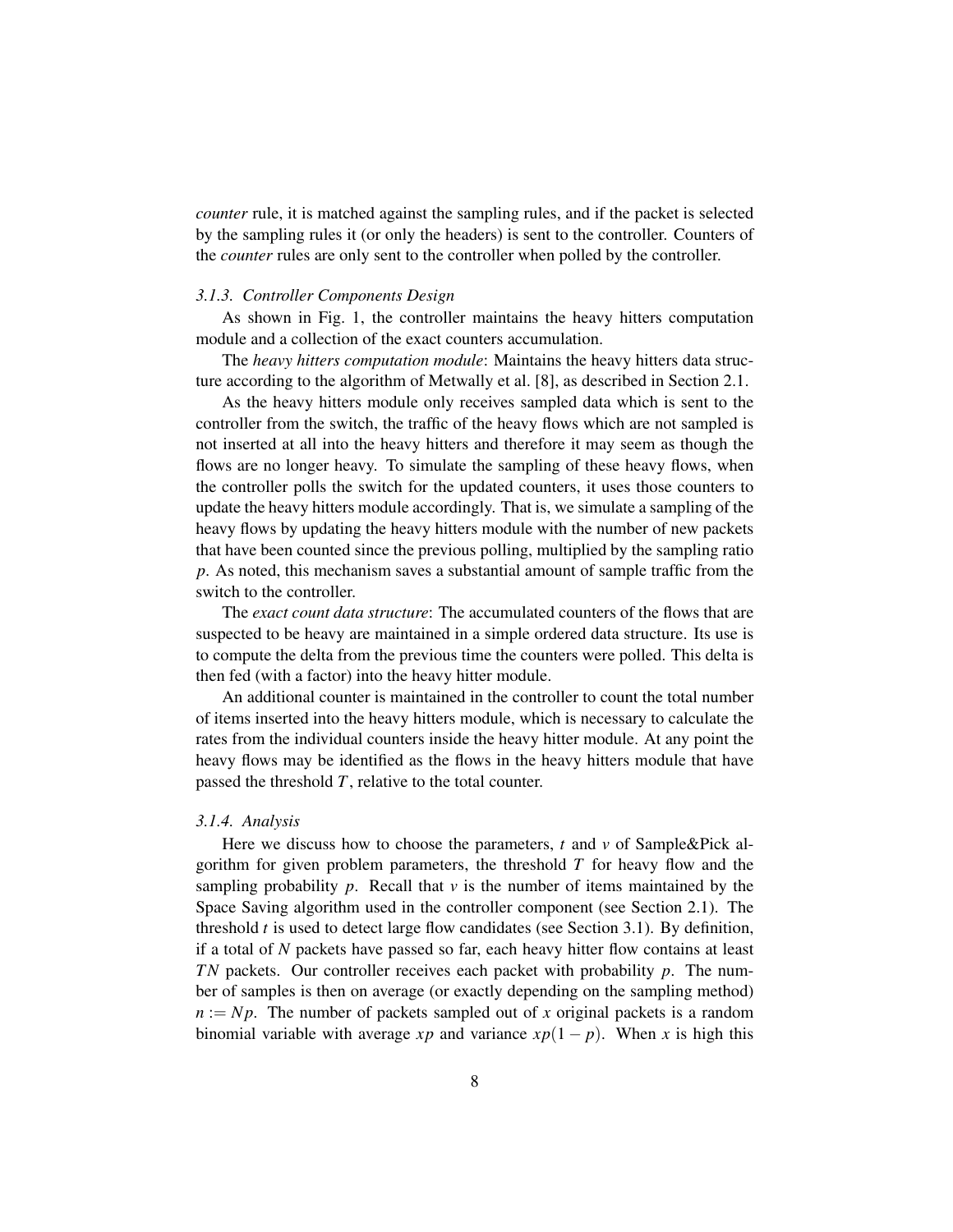converges to normal distribution with similar parameters. For normal distribution, w.h.p the random variable is within distance of 3 times the standard deviation from the average. Therefore the number of packets sampled from *x* packets is w.h.p greater than  $xp - 3\sqrt{xp(1-p)}$ .

Our scheme uses a threshold  $t < T$ , in order to detect possible heavy flows that might be missed due to sampling errors. For a heavy flow (with at least  $T \cdot N$ packets) w.h.p at least  $T N p - 3 \sqrt{T N p (1-p)}$  packets are sampled. We need to set *t* to ensure that the above expression is higher than  $t \cdot n$ . Thus,

$$
t < T - 3\frac{\sqrt{T(1-p)}}{\sqrt{Np}}\tag{1}
$$

Since *t* must be a positive number, we get the following constraint on the flow weight (ratio) our scheme is expected to detect:  $T^2 - 9 \frac{T(1-p)}{Np} > 0$  which is valid when

$$
T > 9 \frac{1-p}{Np} \tag{2}
$$

To illustrate the relationship between the different parameters, we examine the following example: Given a line rate of  $6 \cdot 10^5$  packets per second and a controller throughput of only a few thousands messages per second. We need a sampling rate of at most 1 : 100, i.e.,  $p < 10^{-2}$ . Assuming that the tested interval is at least 10 seconds long, more than six million packets pass through the switch during the interval, i.e.,  $N > 10^6$ . From Equation 2 we get that the threshold, T, can then be roughly  $10^{-3}$  or more.

Next we consider the fact that the flows that are monitored by exact counters are updated in batches (when reading the switch flow entry counters). To make sure that their counters in the approximate HH structure are not evicted between updates, we set the number of entries,  $v$ , to be high enough considering the threshold, *t*, for monitored flows.

Next we show that by choosing  $v = 2/t$  the number of samples that would cause the eviction of one of the monitored flows, that is, a flow that is located at the top part of the approximate heavy hitters structure, is very high.

Assume we have *k* monitored flows, the sum of their counters is at least  $k \cdot n \cdot t$ . The number of other values in the table is  $v - k$ , and their sum is at most  $n - knt$ . In order for the minimal monitored flow to be evicted, all lower values in the table should exceed it, i.e., all smaller counts need to become higher than *nt*. Their sum should thus be at least  $(v - k)nt$ , increasing by at least  $(v - k) \cdot nt - (n - knt) =$ *vnt* − *n*. Since the counts change by the number of incoming samples, if we set  $v = \frac{2}{t}$  then the number of new samples received between batch updates should be as large as the number of all samples received so far (*n*) which is highly unlikely.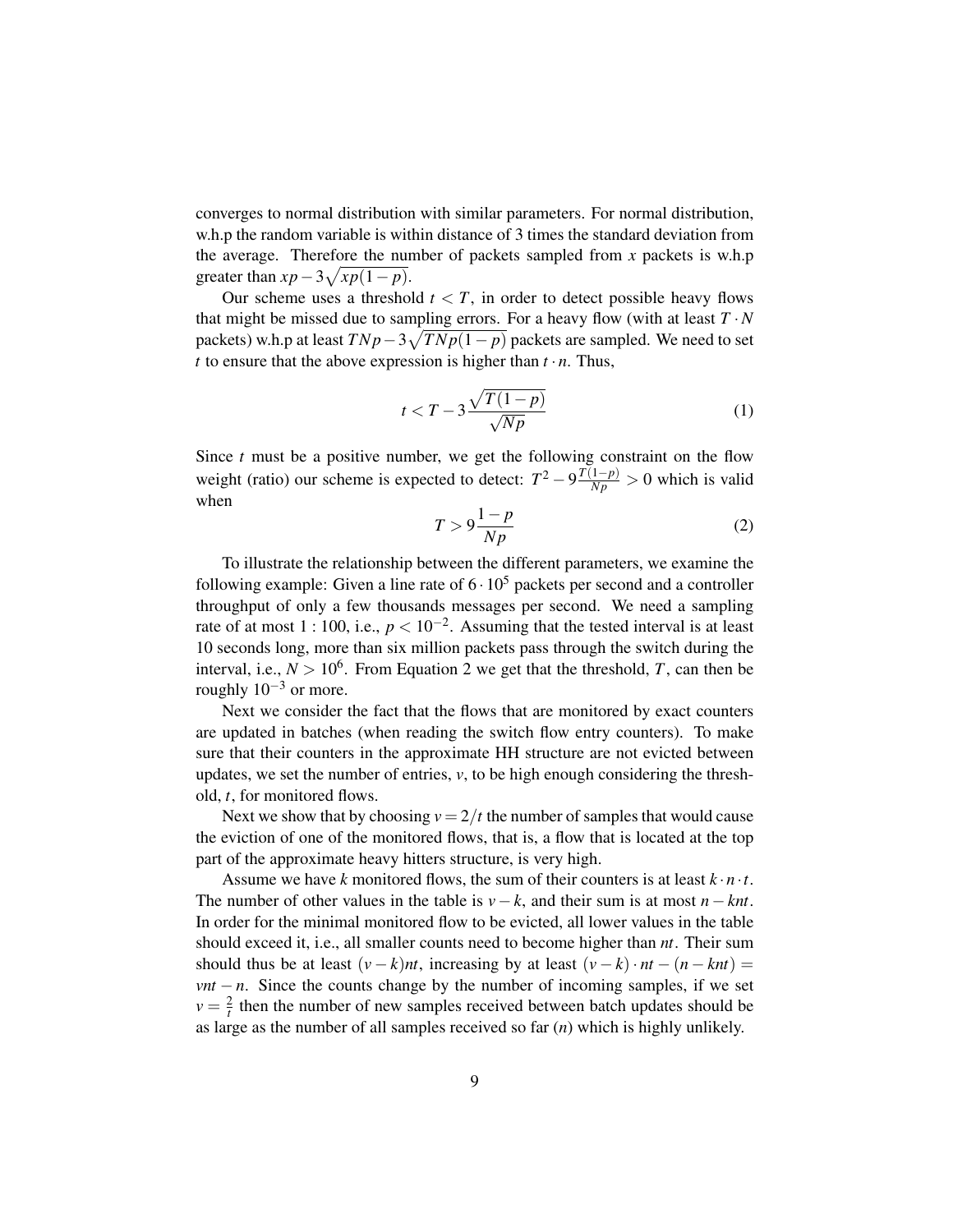## *3.2. Interval Heavy Flow and Bulky Flow Detection*

Recall that, an *interval heavy flow* is a flow whose volume is more than *T* percent of the traffic seen in the last time interval of length *m*. While the problem is defined in a continuous manner, that is, an interval can begin at any point in time, considering the inherent subtle delays caused by the OpenFlow architecture, an approximate solution is sufficient.

| Item | Counters     |         |       |                |       |
|------|--------------|---------|-------|----------------|-------|
|      | Accumulative | $c_{0}$ | $C_1$ | c <sub>2</sub> | $C_3$ |
| а    | 106          |         | 78    |                | 20    |
|      | 98           | 11      | 24    |                | 56    |
|      | 51           |         | 10    | 27             | ٩     |

Figure 2: The modified heavy hitters data structure using counter arrays. In this example the active counter is currently *c*1.

Our solution makes use of the Sample&Pick algorithm, specifically we take the array of counters in the heavy hitter module in the controller as the starting point. We modify this structure so that instead of maintaining one counter per item (flow), an array of counters is maintained for *each flow* that is kept in the heavy hitter module. In addition, for each flow we maintain an additional accumulative counter. The updated counter structure is depicted in Fig. 2.

The array of counters for each flow maintains the history of the flow's counter values in fixed intervals of time. The flow's accumulative counter is the sum of all the counters in the flow's array. Let *m* seconds be the selected time interval, and let there be *r* history counters maintained for each flow, we get a sub-interval that is  $\frac{m}{r}$  seconds long. The basic idea is that in each sub-interval a different counter in the array is updated by the HH module, in addition to updating the accumulative counter. Thereby, consecutive (cyclicly) counters in the array can be used to calculate the number of times the value appeared in the entire interval. At the beginning of the sub-interval, for each flow, the value of the active counter is decreased from the value of the accumulative counter. Then all active counters in all flows are reset to zero. In this manner, at the end of each sub-interval, for any flow, the active counter equals the number of times the flow was sampled during that sub-interval, and the value of the accumulative counter equals the number of times the flow was sampled in the last interval *m*. It follows that if the index of the active counter is *a* s.t.  $0 \le a \le r - 1$  for any  $r' \le r - 1$  the sum of the cyclically consecutive counters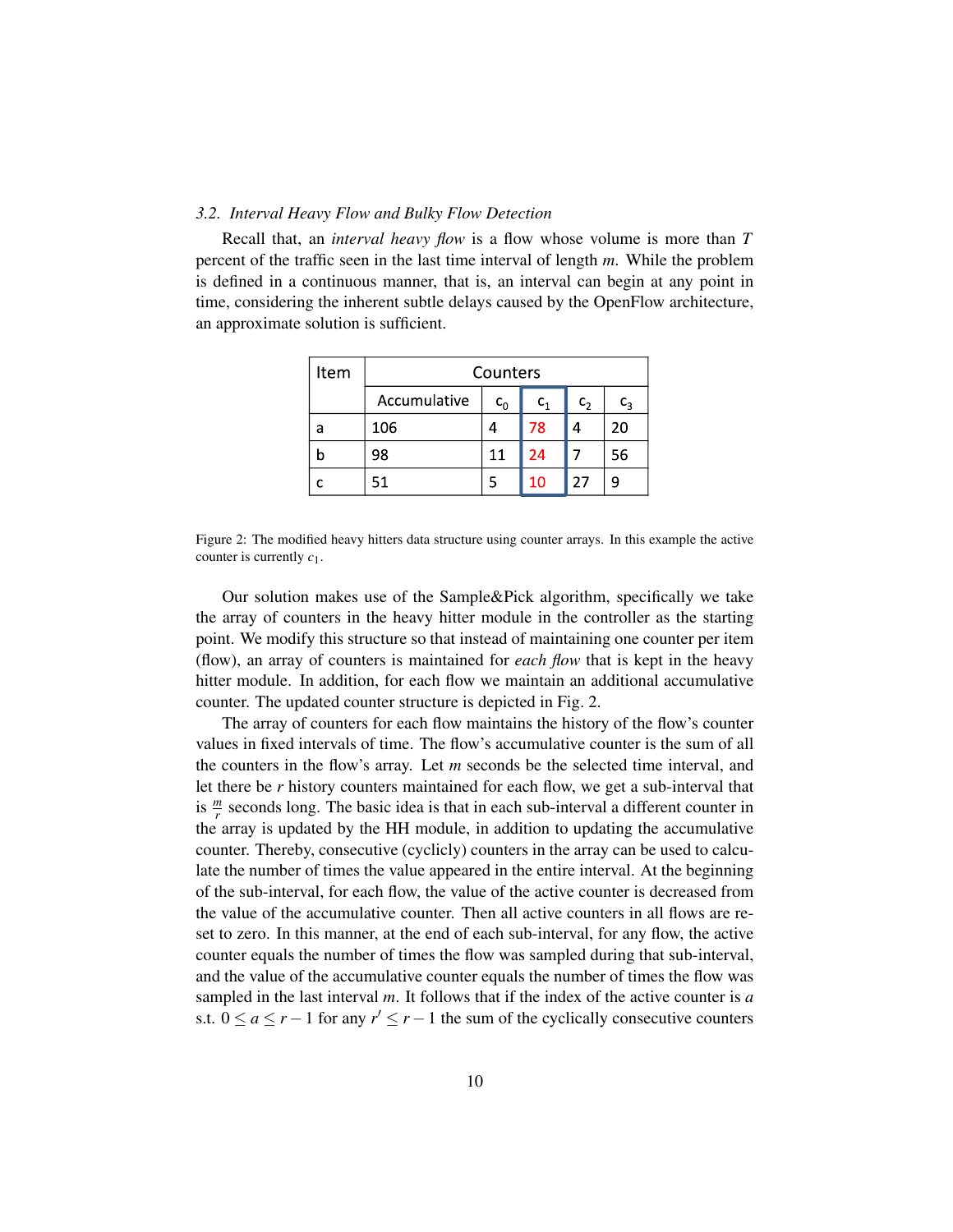between index  $a - r'$  mod  $r$  and  $a$  equals to the number of times the item was seen during the  $r'$  previous sub-intervals.

Note that if an interval does not begin at the beginning of an exact sub-interval, we will consider it to begin at the start of either the current or the consequent subinterval.

The accumulative counter has two additional important uses: 1) it is used to maintain the threshold ratio; 2) it is used by the heavy hitters algorithm as the de-facto counter for deciding which flow has the minimum counter and should be evicted.

Using the accumulative counter in this manner is the basis for the correctness of our algorithm, which we will now briefly show. Given an interval *i* of length *m*, denote *N* to be the number of items seen in *i*. If *i* is made up only of whole sub-intervals, it is easy to see that at the end of interval  $i$  the accumulative counter of each flow in the structure is equal to what its counter would be had we reset all of the counters at the beginning of the interval. Therefore, using the accumulative counters as described above provides us with a heavy hitters mechanism which supports the same counter error rate (i.e.  $\frac{N}{v}$ ) as that of [8]. If, however, *i* begins in the middle of a sub-interval, the counter error rate is slightly higher. In this case, suppose *i* contains *j* complete sub-intervals, and at most 2 partial sub-intervals. The additional error contains appearances of the flow which occurred in the partial sub-intervals, which may incur an additional error of at most  $\frac{N}{\nu}$  since otherwise it would be heavy for an interval comprised of only complete sub-intervals as well, making the overall error rate in this case to be  $\frac{2N}{v}$ .

Notice that bulky flows can be detected by using the above mechanism without dividing the counters sum by the relevant sum of counters, but rather taking the absolute values.

#### 4. Traffic Sampling

An SDN controller sets flow entries in the switch, a flow entry can match one or many flows but generates one statistical record for all matching flows. A controller has to install a flow entry per each separately monitored flow in real time by sending all unmonitored flows to the controller which in turn would install a specific entry for each. Monitoring flows in real time in the controller is infeasible due to controller computation speed constraints. Therefore in order to find large flows in SDN networks, sampling has to be used to reduce the set of monitored flows.

We discuss two types of traffic sampling: packet sampling and pseudo byte sampling, for which we provide the following definitions respectively: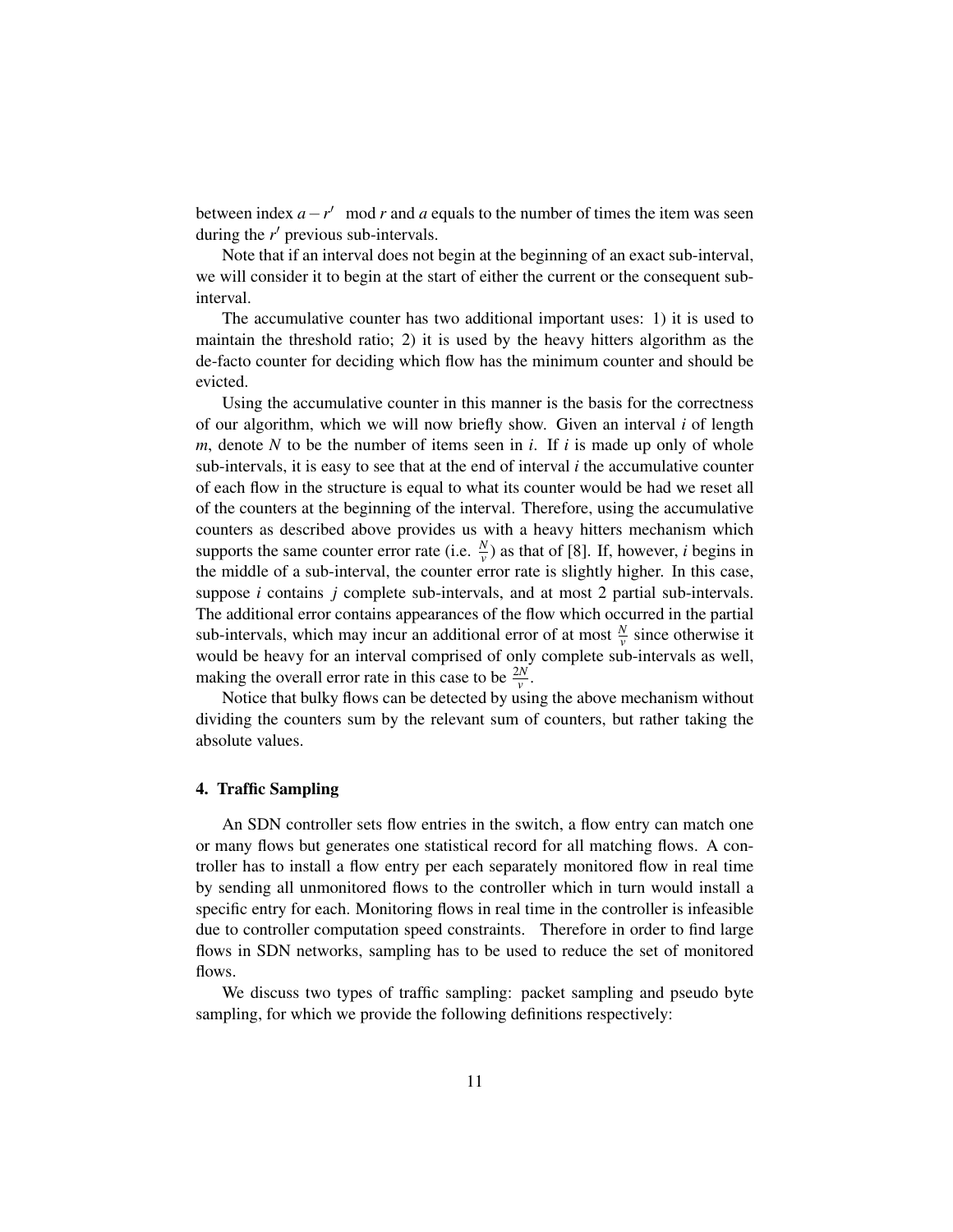Definition 4.1. *Packet sampling: Select each packet in a stream of packets with probability p,*  $0 \le p \le 1$ *.* 

Note that the number of packets sampled from each flow times  $1/p$  is an estimation of the real number of packets in the flow (during the sampling period).

Definition 4.2. *Pseudo byte sampling: Select each byte in a stream of traffic with probability p,*  $0 \le p \le 1$ *.* 

Practically, this translates to a packet size based sampling, where given a stream of packets, a packet of size *s* bytes is selected with probability  $1 - (1 - p)^s$ . For small enough *p*, this can be approximated by  $1 - e^{-ps}$  and since usually  $ps \lt \lt 1$  it is approximated by simply  $p \cdot s$ . With this type of sampling, the number of packets sampled from each flow times  $1/p$  is an estimation for the real number of **bytes** in each flow (during the sampling period).

## *4.1. Packet Sampling*

We present two approaches for packet sampling, each using different SDN features.

*Packet Sampling Using Random Selection:* The following technique in the most direct way to implement packet sampling, it utilizes OpenFlow weighted groups (Section 7.3.4.2 in [16]), an optional feature intended for unequal load sharing and we expect it to be supported by future P4 compilers.

A weighted group contains a list of buckets each with different weight and actions. A packet is assigned to such a group (by the apply group instruction) is randomly diverted to one of the buckets according to the weights and that bucket's actions are applied to the packet.

In our case, we use a group with two buckets - an "active" bucket that transfers to the receiver and a "dummy" bucket does nothing. We set the weights of the buckets according to the sampling probability *p*: weight 1 for the active bucket and weight  $\lceil \frac{1}{p} \rceil - 1$  for the dummy bucket.

Note that as weighted groups are optional in the OpenFlow standard and are currently considered expensive (in terms of switch resources) and are not supported by P4, this solution is not compatible with all switches.

A similar sampling technique can be achieved by using OpenFlow round-robin groups, where for each packet the next action bucket is chosen (in round robin order). This technique is less compatible and more expensive than weighted groups based technique, and we therefore only use it for comparison with other techniques without describing the full implementation details.

*Packet Sampling Using Hash Matching:* As random generators are not natively supported by current SDN standards, OpenFlow and P4, we suggest to use the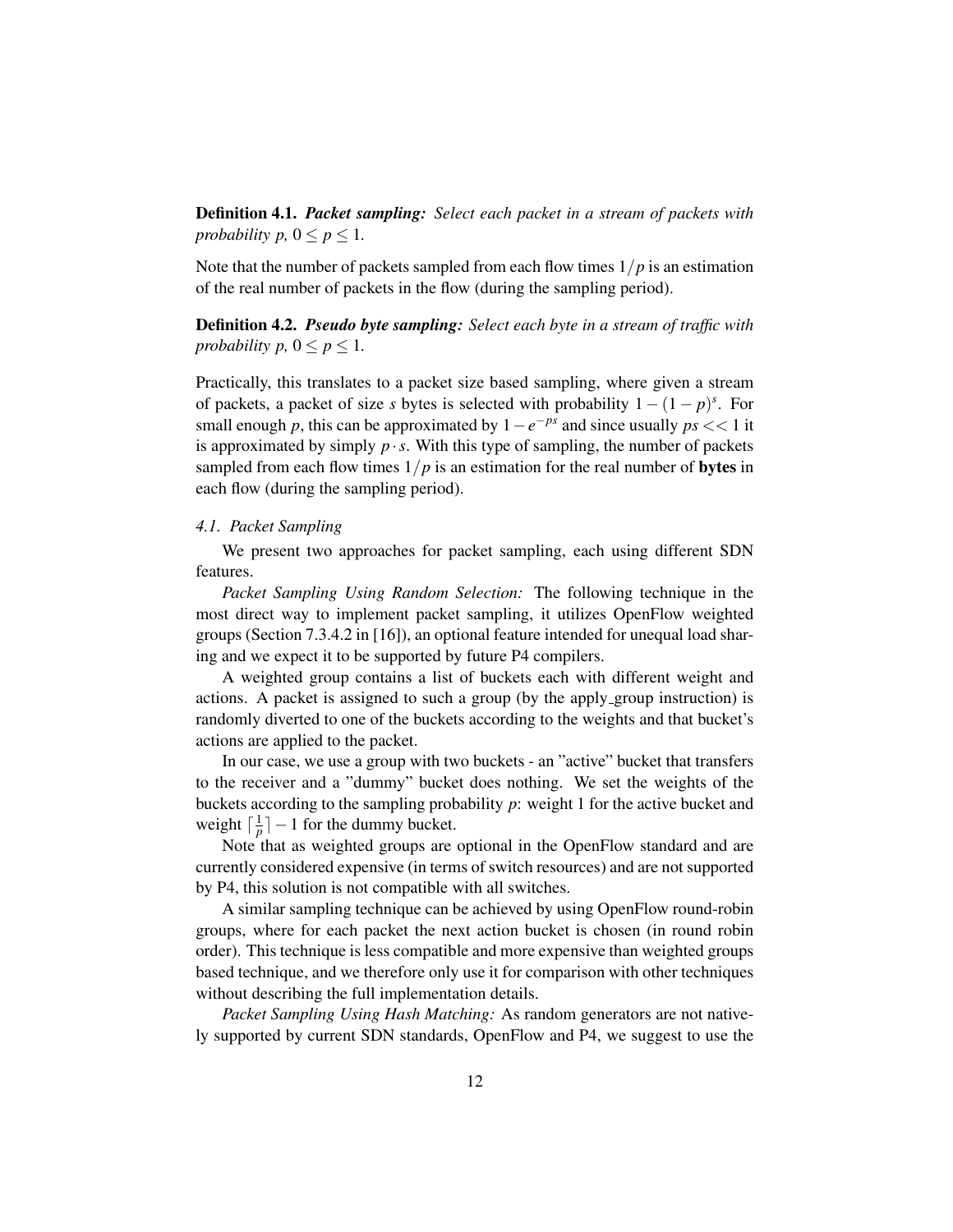hash of the packets instead. More precisely we suggest to use Ethernet CRC or TCP/UDP checksum fields and match them against predefined bit patterns thereby selecting which packets to sample and send to the collector. We overcome weaknesses of this method in the sequel.

More precisely, assuming  $p = \frac{1}{2l}$  $\frac{1}{2^k}$  the controller randomly selects a ternary pattern with  $k \frac{0}{1}$ -bits (not '\*'s) for matching the checksum field, and install a flow entry with that pattern as the match and with an action to forward to the collector. For example, sampling with probability  $p = 2^{-13}$  0.0001 is implemented by matching the (16 bit) checksum to a ternary pattern with 3  $\frac{s}{s}$  (don't cares) and 13 zero/one bits.

To achieve uniform packet sampling using this mechanism, the selected pattern must be chosen with a uniform distribution and on a packet field which is uniformly distributed across all packets. The first requirement insures that any pattern value may be chosen with equal probability, and the second requirement insures that all packets have an equal chance of matching this pattern.

Matching unconventional packet fields (e.g. checksum) is supported in P4 and is also supported by some SDN switches such as the NoviKit  $[6, 7]$  using the optional Experimenter extension. In general this method uses the fundamental properties of all match-action modules (flow tables, TCAMs, etc..) and therefore expected to be easily realized in future network devices and control protocols.

Note that setting a single match pattern without changing it may present some problems. For example, crafted packets such as those in DDoS attacks may be missed. Such packets may be generated with a specific checksum value, and would be missed by this method. If, for example, this attack accounts for 50% of all traffic going through a link for some given time interval, and these packets all have the matched field set to some predetermined value, then the sampling is no longer done uniformly across all packets causing the sampling rate to be reduced in half. In order to deal with such scenarios, the controller should modify the selected match pattern randomly every fixed period of time, so that the mechanism approximates a sampling with a uniform probability for selecting any packet over a long enough period of time.

Additionally, since each change in the bit pattern requires a new rule (e.g., OpenFlow FlowMod command) to be sent by the controller to the switch, there is a tradeoff between the safety of the scheme and the control traffic it creates. It is also possible to send multiple commands in batches utilizing rule timeouts to set the end time of rule liveness, yet these rules have to be separated by additional rules to set the start time. Considering a short 1sec update interval and a command packet size of 108 bytes (40 bytes for TCP/IP headers and 68 bytes for OpenFlow 1.3 FlowMod message with two actions) we get an insignificant control plane traffic of 108B/s (in each direction).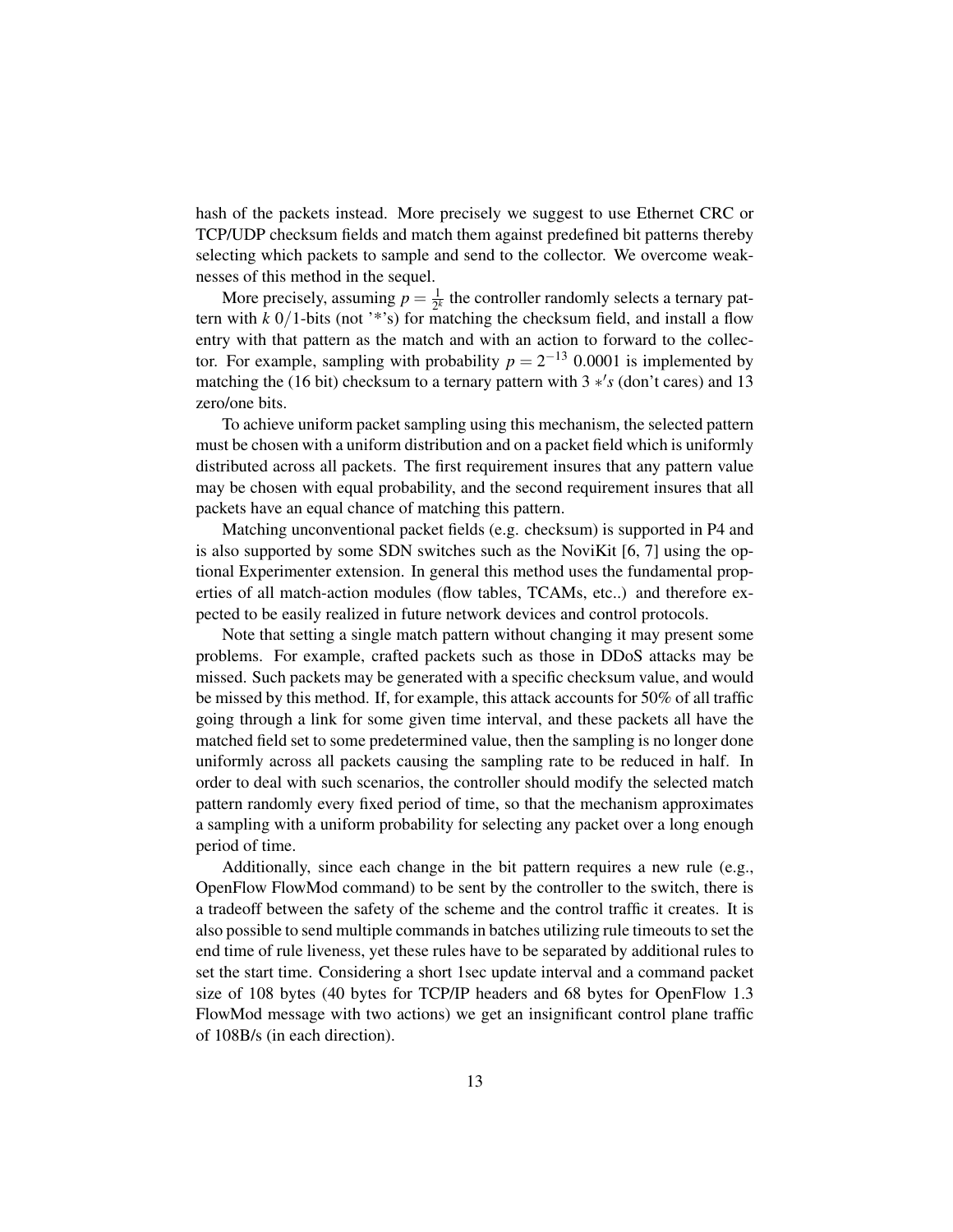The flow entries can be installed in a dedicated flow table, so that the sampling process does not interfere with other switch processing. Packets that match the pattern are sampled and then *all* packets continue to traverse the rest of the tables as in the unmodified pipeline. This process is depicted in Fig. 3.



Figure 3: Example of the *randomized bit* algorithm for packet sampling. All packets traverse through both the new table and the original flow table. The sampling rate provided is  $p = \frac{1}{128}$ . Sampled packets may be sent to a monitor or the controller.

#### *4.2. Pseudo Byte Sampling*

As described above, *Pseudo Byte Sampling* with probability *p* per byte is approximated by sampling each packet with probability  $p \cdot s$ , where *s* is the packet size.

We present optimized techniques for pseudo-byte sampling, which are based on matching the packet size. Matching unconventional packet fields (e.g. packet size) is supported in P4 and is also supported by some SDN switches such as the NoviKit [6, 7] using the OpenFlow optional Experimenter extension

*A General Approach for Pseudo-Byte Sampling:* A straightforward implementation of the pseudo-byte sampling is to use multiple instances of any of the packet sampling implementations presented so far, where each instance samples with a different probability, and we divert each packet to the most accurate sampling instance considering the packet size. More formally, given a set of packet sizes  ${s_i}_{1 \leq i \leq R}$ , we define the set of sampling instances  ${PS_i}_{1 \leq i \leq R}$ , where  $PS_i$  samples any packet with probability  $p \cdot s_i$ . Moreover, we divert each packet with size *s* to the sampler  $PS_z$ , where  $z = argmin_i |s - s_i|$ .

The maximum error ratio in this method is  $max_i \frac{s_i}{s_i}$ *s*<sup>*si*</sup>−1</sub>. Therefore, in order to bound the error  $s_i$ s should be chosen as geometric series. For example, for  $1 \le i \le n$ *R*,  $s_i = m \cdot 2^i$  where *m* and *M* are min and max packet size (e.g., 64 and 1500 for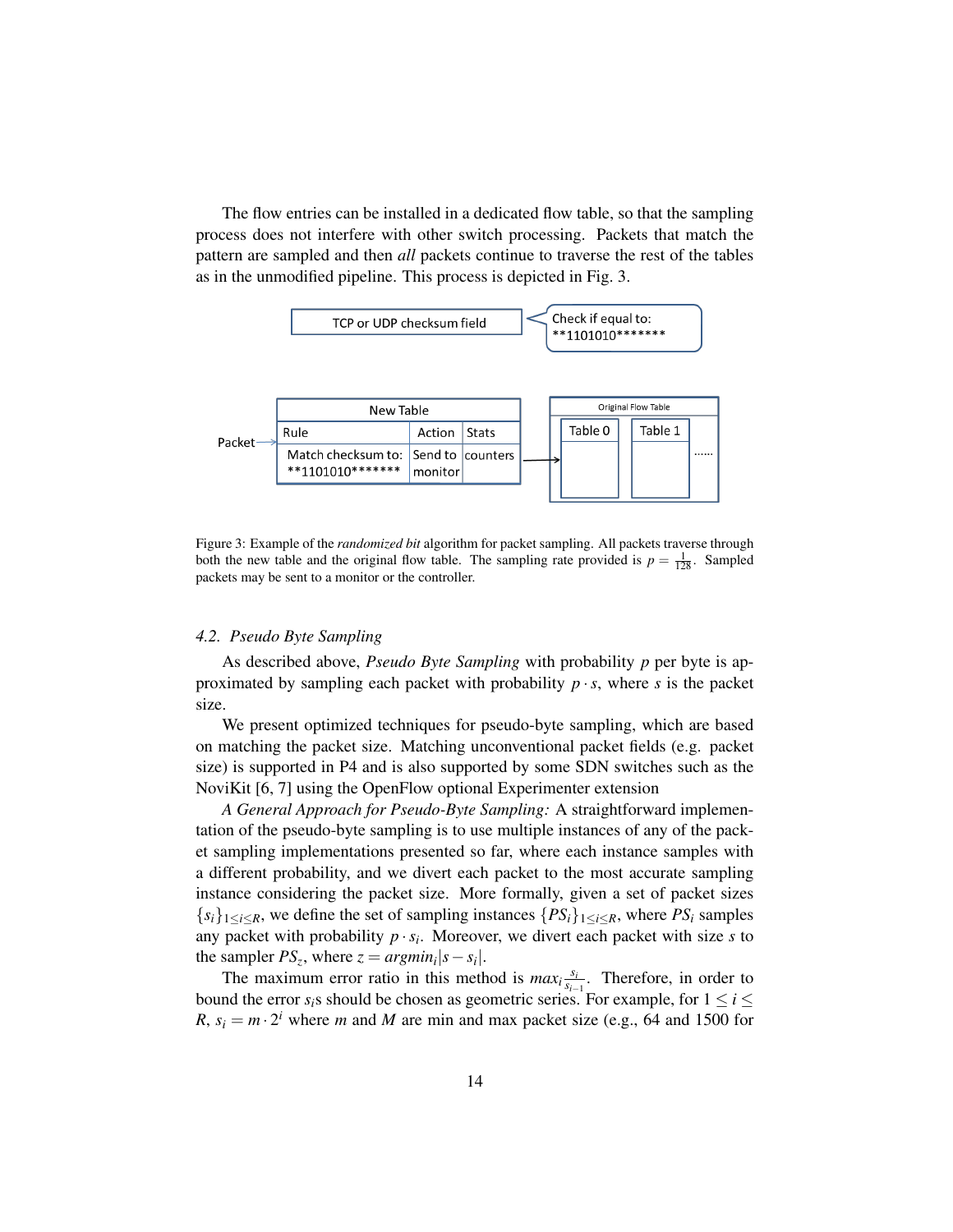Ethernet) and  $R = \log_2 \frac{M}{m}$ *m* . Finally, following last example, given a packet of size *s* we divert it to the  $PS_{\lceil \log_2 s \rceil}$ .

Note that this approach presents a tradeoff between accuracy and resources. In order to reduce the maximum error, one has to use more sampler instances.

*Pseudo-Byte Sampling with Hash Comparison:* The following sampling technique uses constant resources and has optimal accuracy. It is fully supported by P4 and is also supported by some SDN switches such as the NoviKit [6, 7] using the OpenFlow optional Experimenter extension.

Before describing the technique we first make the following observation: if *s* and *M* are numbers such that  $0 < s < M$  and *x* is a random variable chosen uniformly from [0,*M*], then the probability that *x* ≤ *s* is *s*/*M*, i.e. for *x* ∼ *U*([0,*M*]), *Pr*(*x* ≤  $s) = \frac{s}{M}$ . Following the last observation, if we substitute *M* with  $\frac{1}{p}$ , we get that the probability of sampling a packet of size *s*, namely *ps*, is equal to the probability that  $x < s$ . This means that given access to such uniform distribution we can implement size based sampling in the following way: for each packet of size *s*, first randomly choose *x*, then if  $x < s$  transfer the packet to the receiver.

Similarly to the hash matching technique, we suggest to use the packet checksum as a random number generator. Assuming  $\frac{1}{p} = 2^b$ , where  $b \in \mathbb{N}$ , we use the first *b* bits of the checksum field as the random variable *x*, and we define rules that check whether  $x < s$ . If the comparison succeeds the action should forward the packets to the receiver and otherwise do nothing.

Comparing two fields is also not natively supported in OpenFlow but can be implemented by a flow table filled with  $2b + 1$  rules, where *b* is the width of the compared numbers (in bits) [17].

Similarly to the packet sampling with hash matching described in the previous section, the pseudo-byte sampling technique presented here might miss specific classes of crafted packets whose checksum is high. Therefore we need to add some external randomness that is changed over time. While in the case of packet sampling we can just change the pattern, in the pseudo byte sampling case we need to affect the comparison result.

The solution we suggest is that every fixed time interval the controller will modify a rule (or a batch of rules with different timeouts) that writes the metadata field of every packet with some value  $r$ , and that value will be used in a modified version of comparison that checks whether  $x \oplus r < s$ . For each new value of *r* the controller needs to send one FlowMod command packet whose size in our scenario is less than 110 bytes. As in the packet sampling case, even for short time interval of 10 seconds, the control traffic overhead is insignificant.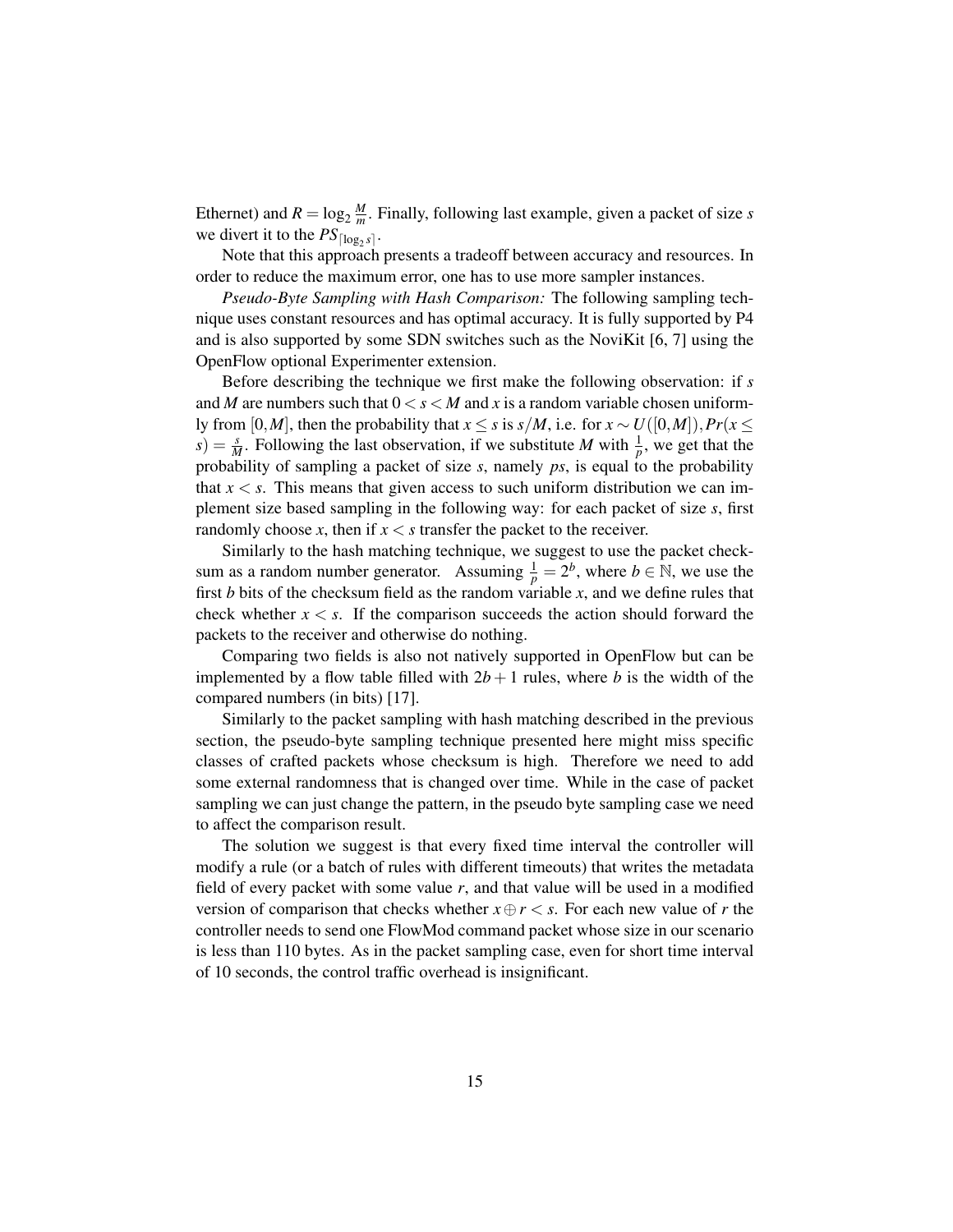

ror, False negative errors and False positive l traffic (between switch and controller) and errors.

(a) Comparison of algorithms by Counter er-(b) Comparison of algorithms by Overal-Switch memory usage.

Figure 4: Resource consumption and accuracy comparison

#### 5. Evaluation

#### *5.1. Comparison of Algorithms*

#### *5.1.1. Comparison of Our Algorithms*

We compare our Sample&Pick algorithm to the two additional solutions described above Sample&Hold and Sample&HH (See algorithms overview in Table 1). We analyze the resource consumption and accuracy of each of the algorithms in fixed time intervals. We use 10 intervals of 5 seconds each, and we collect the counters of each algorithm at the end of each interval. In addition we compare the results of these algorithms to that of the OpenSketch Heavy Hitters detection mechanism [5]. For our analysis, we use a one-hour packet trace collected at a backbone link of a Tier-1 ISP in San Jose, CA, at 12pm on September 17, 2009 [18].

We chose the following simulation parameters  $T = 5 \cdot 10^{-3}$  (to detect flows each of which takes up more than  $0.5\%$  of the traffic),  $p = \frac{1}{1024 \cdot 10^2}$  Bytes (to sample roughly 0.1% of not picked packets) and considering the analysis at Section 3.1.4 we set Sample&Pick parameters  $t = 2 \cdot 10^{-3}$  and  $v = 2000$ .

Figure 4a shows a comparison of the three algorithms based on accuracy criteria. The counter error refers to the ratio between the real count of the heavy hitters and the algorithm estimates. The false negative and false positive errors is the ratio between Heavy Hitter (HH) flows missed to the total number of HH flows, and the HH flows wrongly detected to the total number of HH flows respectively. Figure 4b shows a comparison of the three algorithms based on the amount of traffic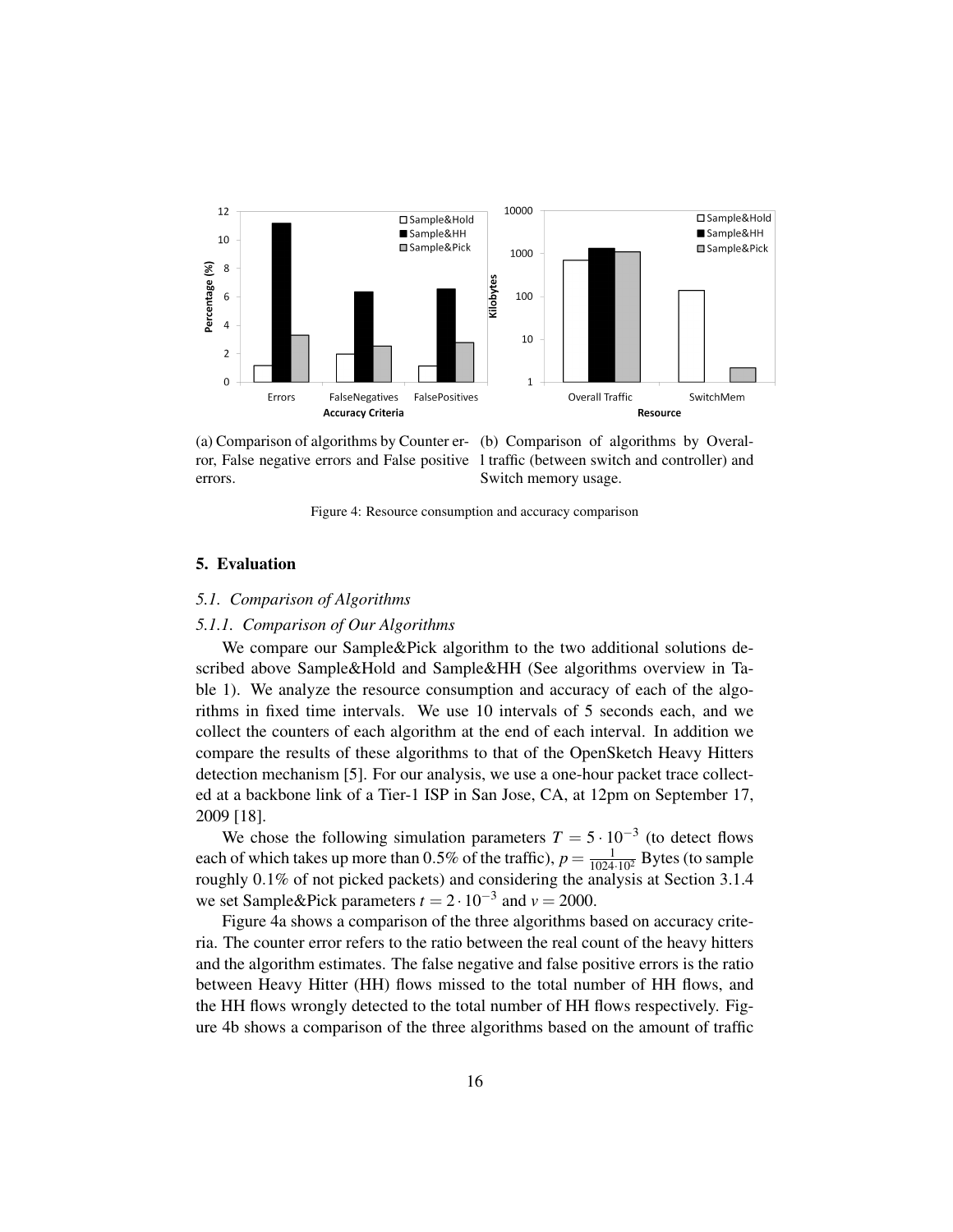they generate and the amount of memory they use in the switch. As can be seen, while Sample&Hold provides the best accuracy results, it requires an increasing amount of counters and therefore its switch memory consumption is significantly higher than that of the other algorithms. In contrast, Sample&HH requires the least amount of switch memory since all of the heavy hitters computation is performed in the controller yet it relies on sampling alone and provides significantly lower accuracy results. Our testing shows that Sample&Pick provides accuracy results only slightly inferior to those of Sample&Hold yet requires significantly less switch memory.

| Technique   | <b>Error</b> Rate | Switch     | Controller<br>$\leftrightarrow$ |
|-------------|-------------------|------------|---------------------------------|
|             |                   | memory     | <b>Switch Traffic</b>           |
|             |                   | usage      |                                 |
| Sample&Pick | 3.3%              | 2KB        | 220KB/s                         |
| Sample&Hold | 1.15%             | 400KB      | 140KB/s                         |
| Sample&HH   | 11.3%             | $\leq$ 1KB | 270KB/s                         |

Table 3: Resource consumption test results

As can be seen in Table 3, Sample&Hold gives the smallest error rate, since it performs an actual count of all flows that it samples, yet it uses significantly more switch memory. Sample&HH uses only samples for the counter estimates without using any counters in the switch yet incurs significantly higher error rates. Sample&Pick has relatively small error rates due to the actual counting of potentially heavy flows, yet due to the careful selection of which counters to place in the switch, the switch memory usage in Sample&Pick is very low. According to our testing, the error rate of Sample&Pick may be further reduced with increased sampling rate or counter polling rate, yet the switch memory requirement remains steady at  $2KB$  as determined by our parameters. The controller $\leftrightarrow$ switch traffic (sum of traffic in both directions) of each of the presented algorithms is directly influenced by the sampling rate (recall in this case  $p = \frac{1}{1024 \cdot 10^2}$  Bytes) and the counter polling rate of the controller. In the case of Sample&Pick the polling rate is set to be every 0.1 seconds in these tests, while in Sample&Hold the controller only polls for the counters once at the end of the interval. As can be seen, Sample&HH produces a larger traffic overhead since all sampled messages are sent to the controller whereas in the other two algorithms the counters in the switch perform the aggregation locally.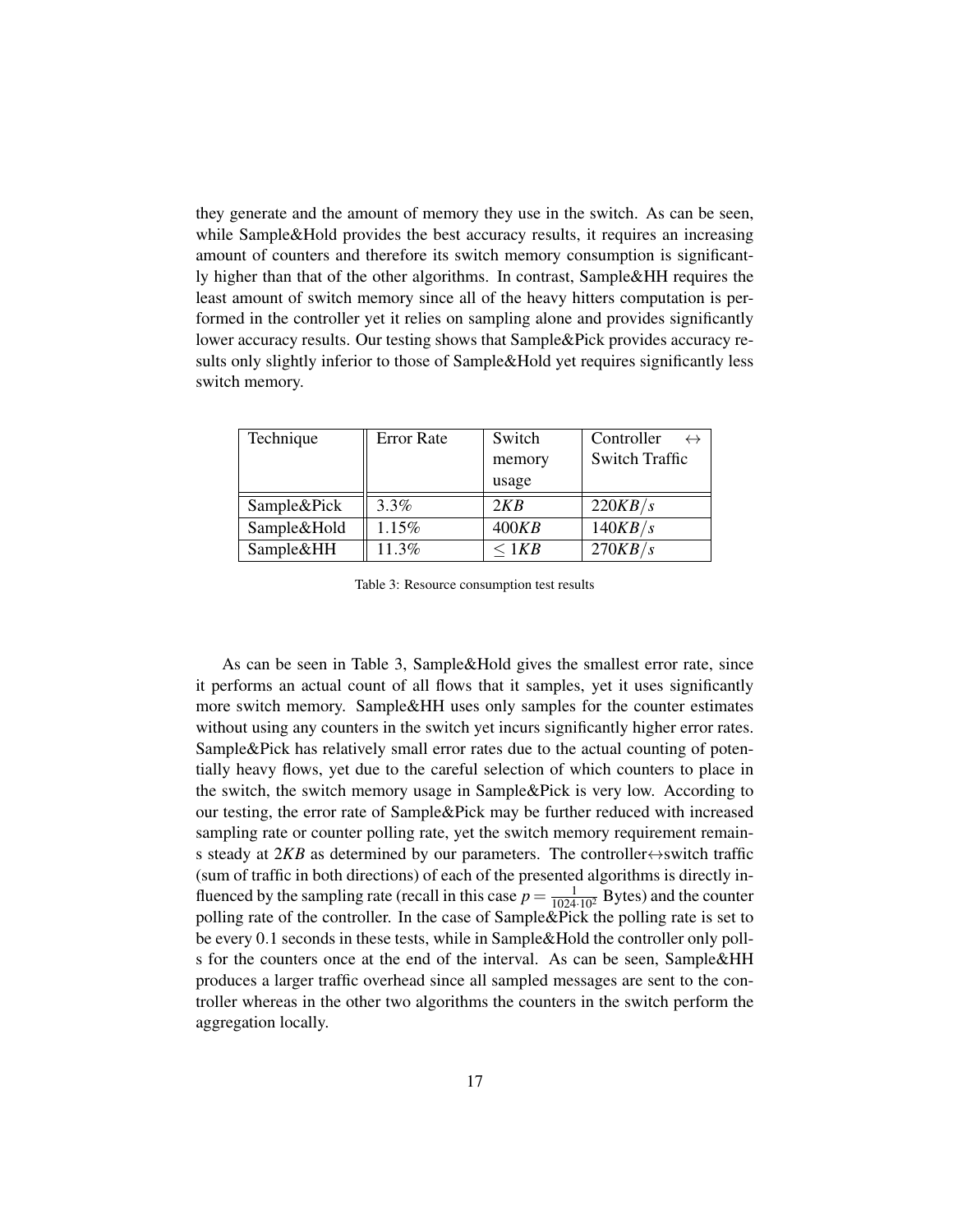#### *5.1.2. Comparison to Existing Solutions*

We compare our results to several existing solutions: Sampled Netflow [2], OpenSketch [5], Hashpipe [19] and UnivMon [20].

We compare the results achieved by the different solutions when tested on ISP backbone traffic. We analyze the results presented by the authors in each of the above papers using multiple different CAIDA traces from recent years.

Summarizing our testing of our Sample&Pick algorithm, it achieves an average error rate of 3.3% using 2*KB* of switch memory. Both false positive and false negative rates are approximately 2% and the communication overhead is averaged at 220*KB*/*s*.

We now compare these findings to those of the other solutions. Sampled Netflow [2] is based on sampling performed at the switch and processing of the data at the collector. Our Sample&HH algorithm is a simulation of this mechanism. Sampling based methods reduce communication overhead at the cost of accuracy[15]. As can be seen in Table 3, the Sample&HH mechanism achieves a significantly higher error rate of 11.3%, and still requires more communication between the switch and the controller. False positive and False negative are both higher at  $> 6\%$ .

Comparing our results to testing done on the OpenSketch Heavy Hitters detection mechanism [5], we can see that to achieve a comparable error rate of approximately 3% Opensketch utilizes  $\geq 100KB$  of memory in the switch compared with 2*KB* needed by our method. To achieve better error rates, OpenSketch requires hundreds of KB more. The false positve and false negative rates are  $\leq 1\%$ . The table maintained by OpenSketch at the switch needs to be periodically sent to the controller therefore incurring a communication overhead proportional to the amount of memory needed in the switch or greater.

UnivMon [20], a P4 based solution, achieves slightly better error rates of  $\leq 1\%$ , yet the switch memory requirement is averaged at  $\geq 200KB$  which is significantly higher than that required by our solution. The communication overhead includes sending the sketch to the controller every interval.

Haspipe [19], is another *P*4 based solution, performed completely in the data plane. It reaches an estimation error of  $\leq 10\%$  and false negative rate of  $\leq 10\%$ using 80*KB* of switch memory. Communication overhead includes reporting the detected heavy hitters to the controller.

#### *5.2. Parameters Evaluation*

We evaluate the affects of different parameters on our system. In our analysis, we compute average results for 50 time intervals, 10 seconds each, of packet traces collected at backbone links of a Tier-1 ISP in San Jose, CA and Chicago, IL, during the years 2009-2016 [18, 21, 22, 23].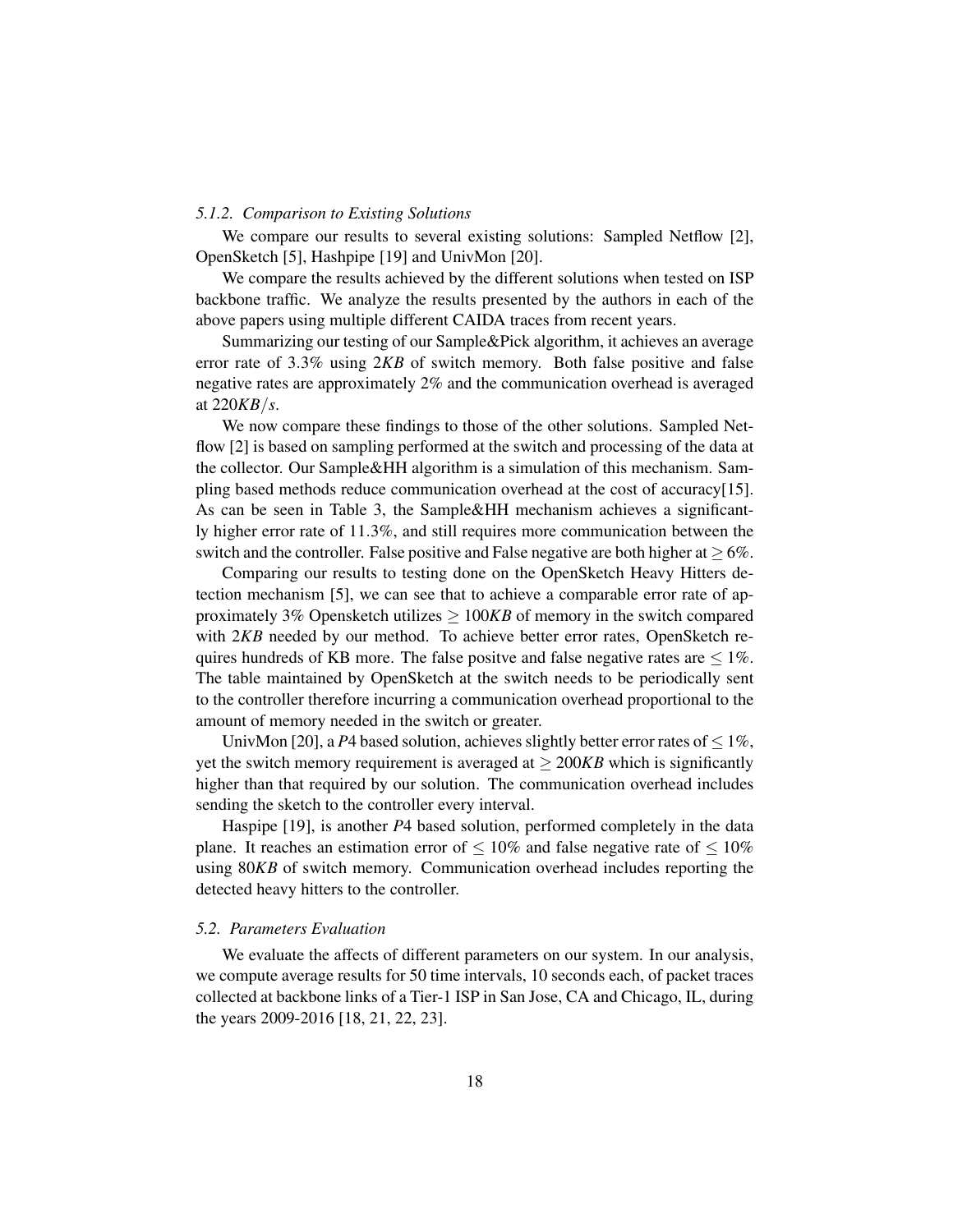

(a) Comparison of error (false positives) rate and convergence.

(b) Comparison of control traffic rate from switch to controller.

(c) Comparison of switch memory (monitoring rules).

Figure 5: Affect of varying t values

The base setting of our system for all the following tests used the following parameters:  $T = 0.01$ ,  $p = \frac{1}{256}$  Packets,  $t = 0.005$ ,  $v = 400$ .

The first parameter we examine is  $t$ , which is the threshold for considering a flow a potentially large flow and installing an exact monitoring rule for a it. As discussed in Section 3.1.4 we recommend using  $t = T/2$ , where *T* is the target threshold for large flow. In Figure 5a we can see that when setting *t* as high as *T* we have more errors, this is due to the fact that exact counters are placed for bigger flows and exactly at target, therefore less flows are accurately monitored, and more flows might be measured by random sampling, hence decreasing accuracy. However as seen in Figures 5b and 5c, this setting requires less communication with the controller at the beginning (as less counter values are sent) and less monitoring rules at the switch.

When setting *t* to be as low as  $T/4$  we can see in Figure 5c that it results in high switch memory consumption, as more monitoring rules are installed, without noticeable improvement in accuracy compared to setting  $t = T/2$  (Figure 5a). Overall, we can conclude that choosing  $t = T/2$  provides a good balance of monitoring resources and accuracy.

Next, we consider different values of parameter *v* (the number of items maintained by the heavy hitter module in the controller) and its effect on the system. As discussed in Section 3.1.4 we recommend setting  $\nu$  sufficiently higher than  $1/t$ , for example  $v = 2/t$ , as  $1/t$  is the maximum number of monitored flows in the switch.

As can be seen in Figure 6a, using lower values of *v* may decrease the accuracy during the inspected 10 sec window but not in the final result. However, as can be seen in Figures 6b and 6c, using  $v = 1/t$  produces significantly more communication to the controller and consumes more switch memory compared to 2/*t* and  $4/t$ . We can conclude that using  $v = 2/t$  produces good results with low controller memory consumption.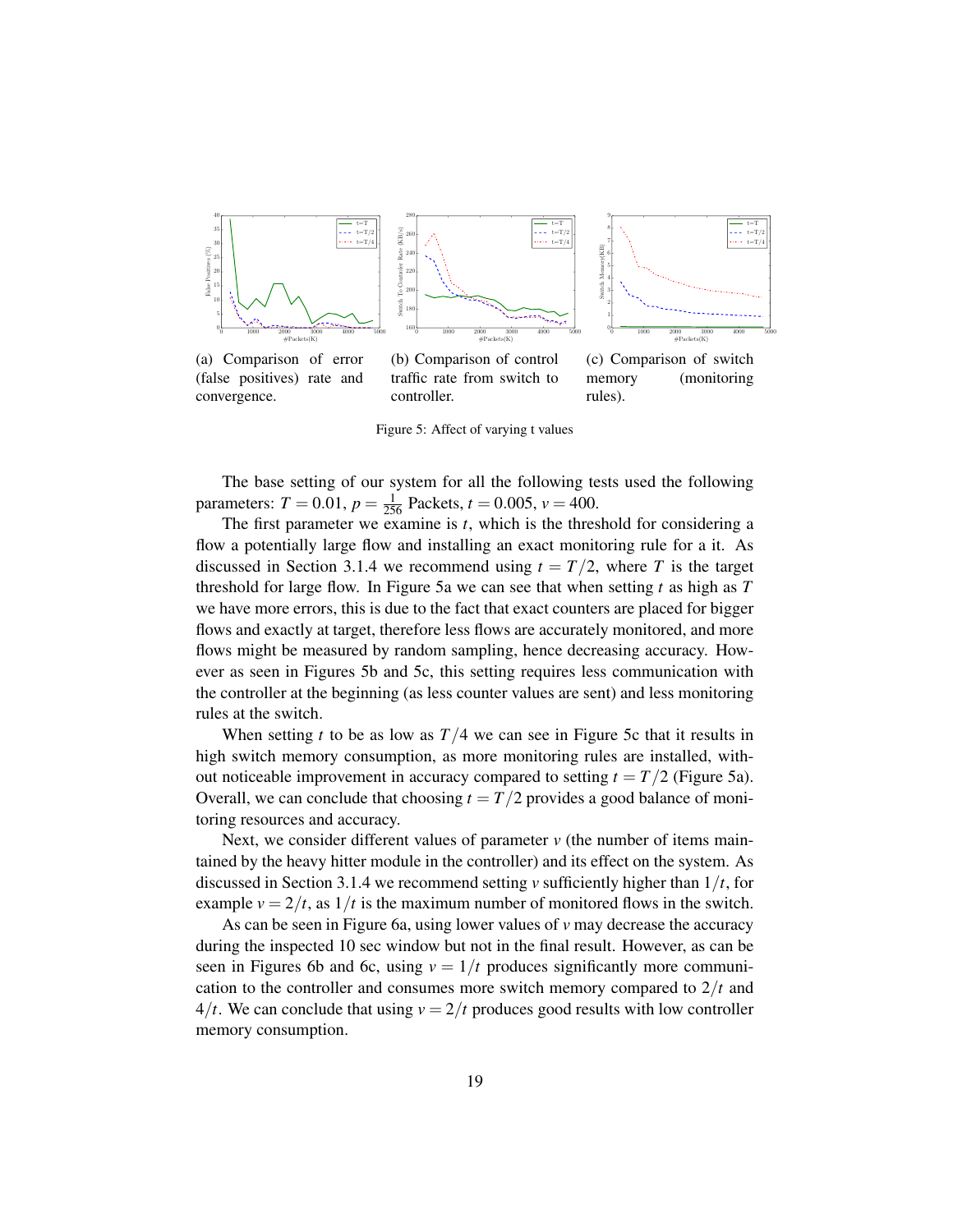

Figure 6: The effect of varying the value of *v*.

Note that while *v* represents the memory overhead of the controller, the processing time overhead of the controller is proportional to the amount of incoming traffic to the controller. This corresponds to the number of counters and packetIns sent from the switch, each requiring an update to the table of counters in the controller.

In addition, note that other factors were also measured during the executions, such as errors in the reported large flow counts and traffic from the controller to the switch, however due to space constrains, we included only those that were most affected by the studied parameters. Expected values for the missing measures can be seen in Table 3 and Figure 4a.

Finally, we compare the performance of our scheme for different values of the large flow threshold  $T$ , while using the suggested values for  $v$  and  $t$ . As can be seen in Figure 7a, with smaller values of *T* it takes a longer time to achieve accurate results (although all runs complete with a very small error rate). This is due to the fact that a lower value of *T* calls for the detection of smaller flows which are more prone to errors caused by sampling.

Considering the traffic from the switch to controller, as can be seen in Figure 7c, the smaller the value of *T*, the less PacketIn messages generated. This is due to the fact that a smaller *T* means more monitored flows and therefore less traffic is sampled and sent to the controller. However, as seen in Figure 7c, more monitoring rules means higher consumption of switch memory.

## 6. Distributed Setting

In many cases, in order to achieve a comprehensive view of the network, it is required to distributively monitor traffic at multiple switches. There are two main challenges to deal with when detecting large flows in this distributed setting; false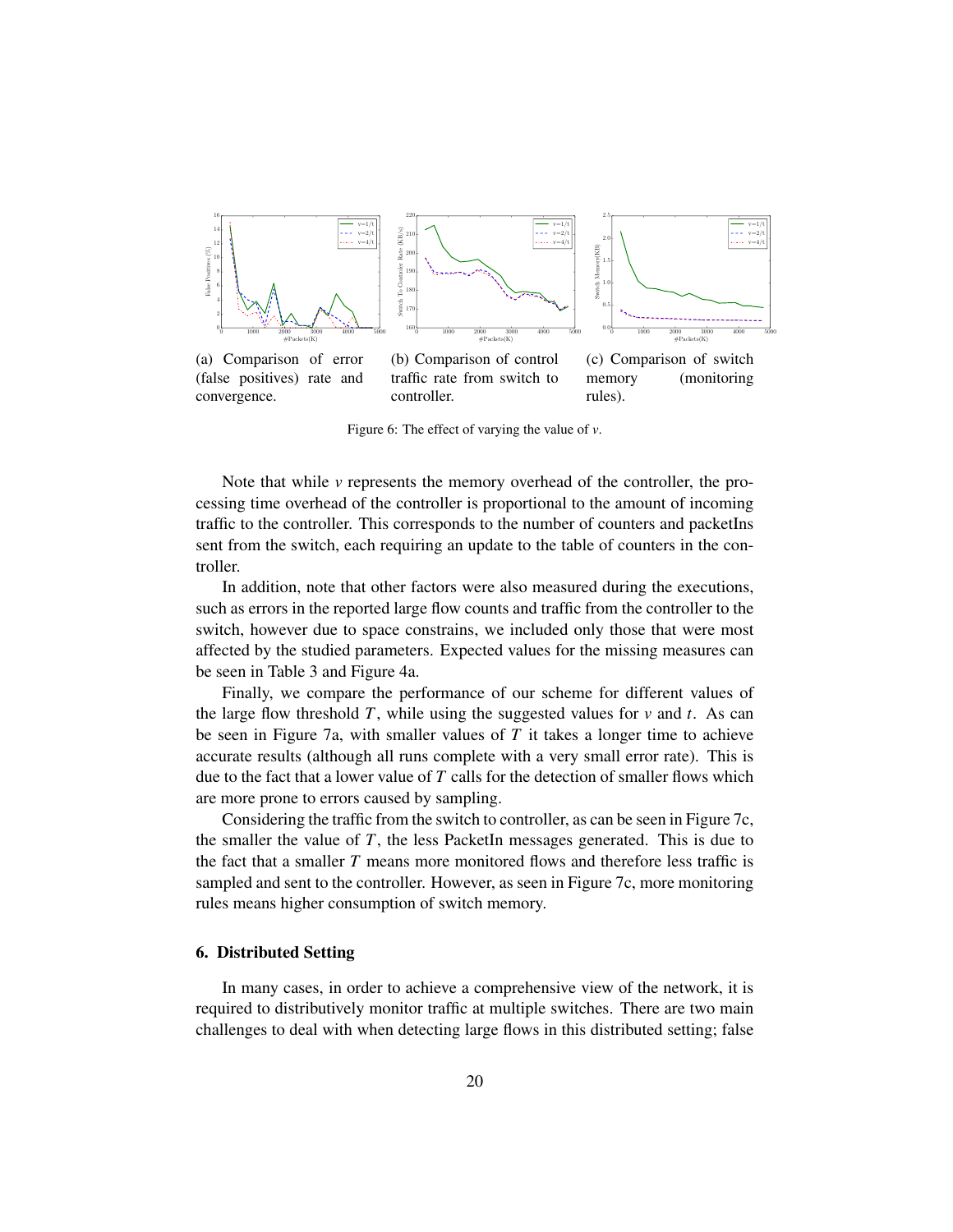

Figure 7: Results for different values of large flow threshold (*T*)

negatives due to split flows and false positives due to sequential flows. Split flows are large flows that their traffic is split to small sub flows, each going through a different monitoring switch, and therefore monitored in parallel. Split flows could be caused by load balancing between different paths, rerouting or flows that do not share the same source and destination IPs and are therefore routed through different paths in the network. On the other hand, sequential flows are small flows that each of their packets traverse multiple monitoring switches and are therefore over sampled or counted.

In this section we extend our Sample&Pick solution in order to support this distributed setting. We describe the changes that need to be done to the sampling and to the large flow detection scheme. We note that our solution easily scales with the number of monitoring switches. To support multiple controllers, a hierarchy of controllers needs to be defined and data should be collected by the controllers and forwarded up the hierarchy.

*Sampling:* In order to handle over sampling of sequential flows, flows that each of their packets traverse multiple switches, we need to prevent each packet from being sampled more than once. We suggest to do so by marking packets after they are sampled (whether selected or not) and by applying sampling only to unmarked packets. Marking of packets can easily be managed in SDNs (with OpenFlow and especially with P4), for example by utilizing one bit in the VLAN tag. Matching the VLAN tag of each packet can be easily done and allows to skip sampled packets. Note that the marks should be removed at egress ports so that they do not affect the traffic leaving the network.

*Heavy Flow Detection:* As described in Section 3.1, our Sample&Pick algorithm makes use of both sampling and exact counter rules in the switch. To support the distributed setting, and to handle split flows, that each of their sub flows goes through a different monitoring switch, all of the samples and counter values from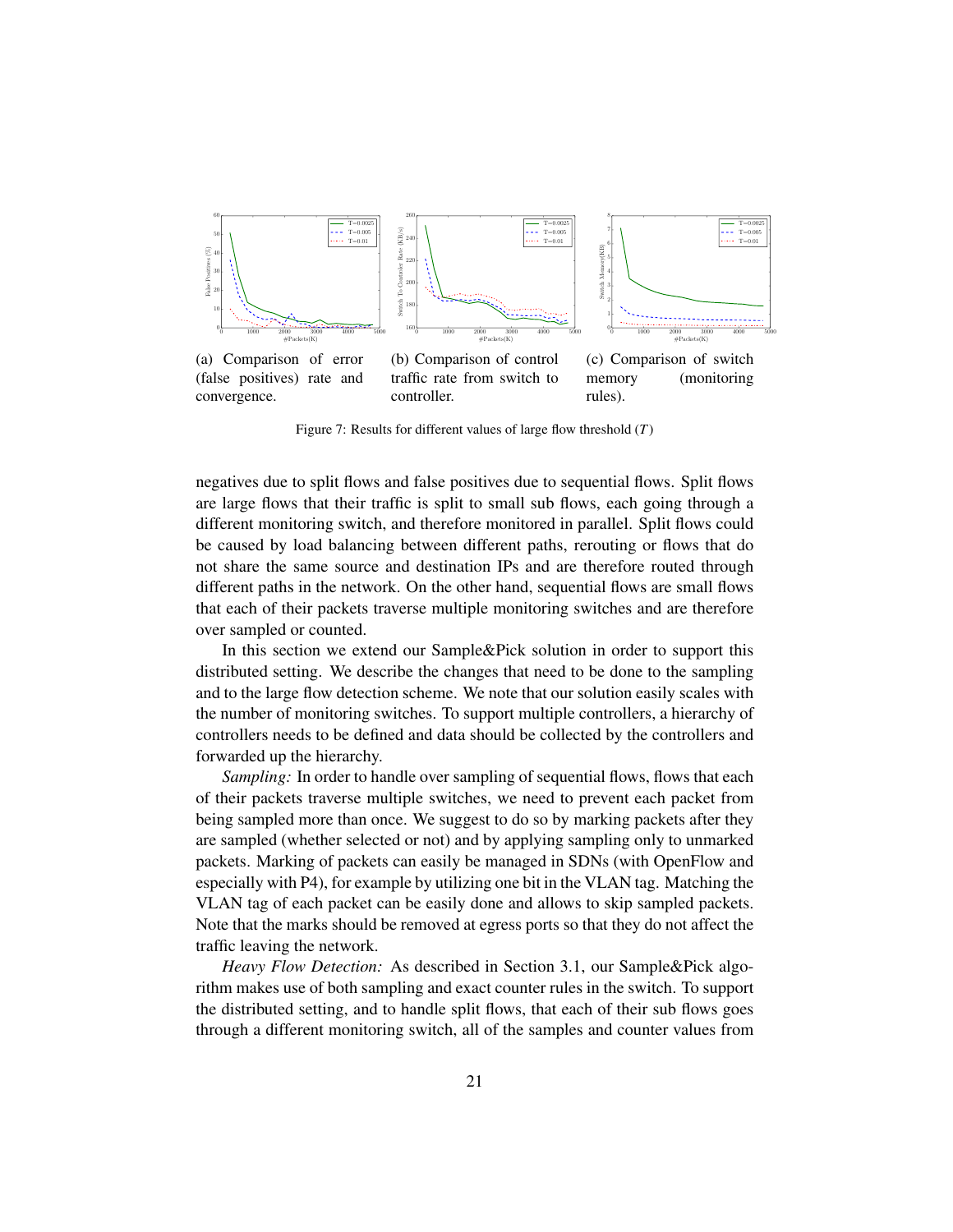all monitoring switches should be aggregated centrally by the controller. The controller will receive the samples and counter values from the different switches and treat them as if they were generated by a single monitoring switch. One of the implications of that is that when a flow becomes suspect of being large, exact counter rules should be installed on all monitoring switches, to assure that all consequent packets going through the network are counted.

Similarly to sampling, in case of sequential flows that traverse multiple switches, exact counters (on different switches) should not count the same packet more than once. The same packet marking technique we suggest to avoid over sampling, can be used in order to prevent multiple counting (see Figure 8), i.e., marked packets are not matched against exact counter rules nor sampled. Moreover, packets which match exact count rules are marked even if they have not been sampled.



Figure 8: Marking sampled packets in the distributed setting.

## 7. Related Work

One of the earliest network monitoring tools was Cisco Netflow [2], which allowed collection of IP flow level statistics. Netflow provided the ability to gather information from the router about every IP flow, including byte and packet counts yet suffered from high processing and collection overheads, which were partially decreased using sampling in the variant *Sampled* Netflow, yet this variant provided reduced accuracy caused by the straightforward use of sampling [15]. In [15] Estan and Varghese significantly improve the accuracy of the sampling process by introducing the *Sample and Hold* algorithm which provides better accuracy while reducing the processing and collection overhead. The sample and hold algorithm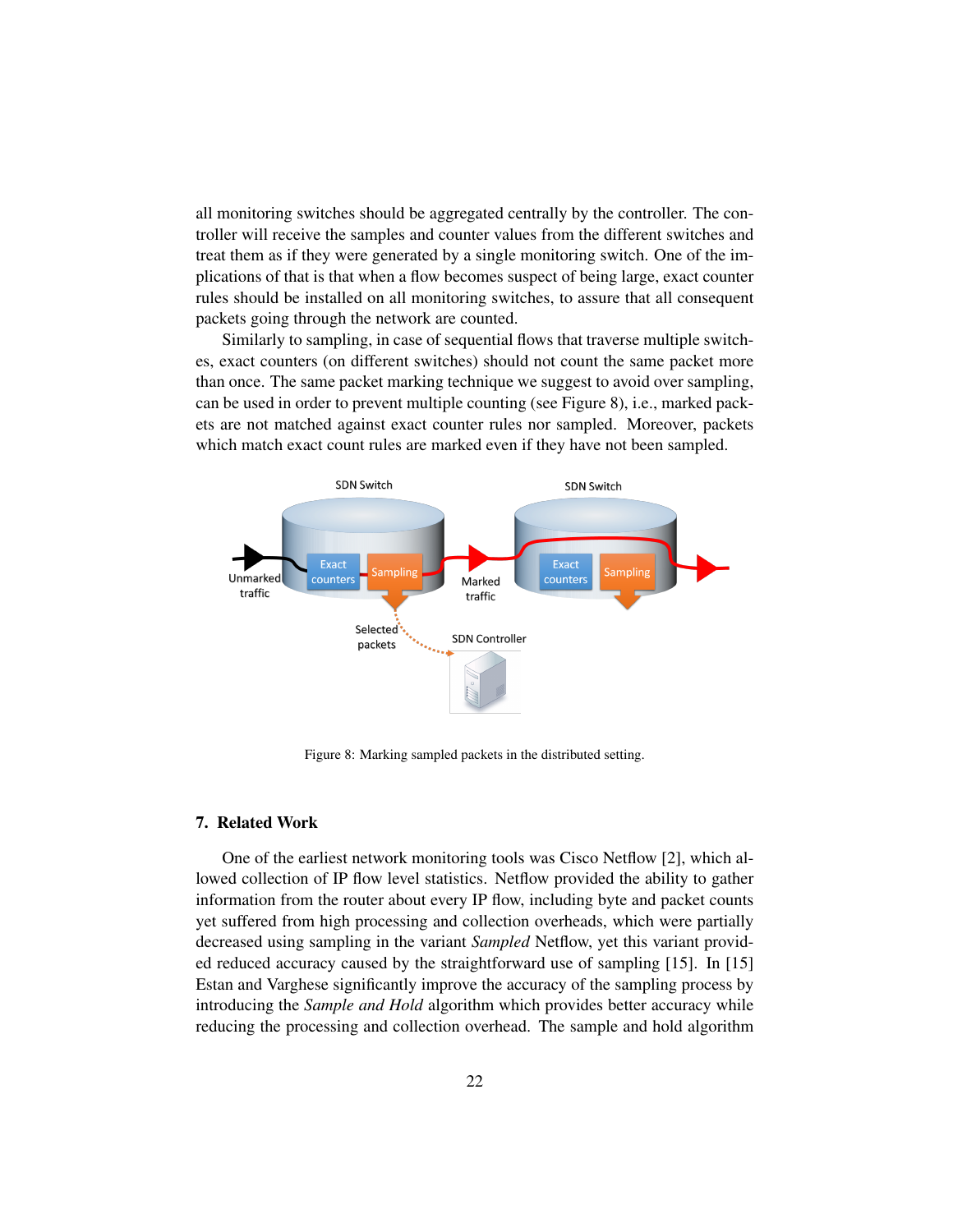is essentially sampling with a "twist". As in regular sampling, each packet is sampled with some probability, and if there is no entry for the packet's flow, an entry is created. Once an entry for a flow exists, it is updated for every packet thereafter in that flow.

In a usual setup, monitoring devices are placed in central locations in the network (such as Arbor's Peekflow [24], or other security detection devices) and samples of traffic are being sent to the monitoring devices for various additional processing for which the switch/router are not suitable, such as heavy-hitters analysis, DPI, and behavioral analysis. These monitoring devices usually cannot absorb and process all the traffic. Therefore, traffic must be sampled, and only the samples or relevant flows should be forwarded to these devices.

As the networks evolved, network monitoring tools with more advanced capabilities were developed. In [25], for example, a flow monitoring tool was presented. There, they discussed adding flow sampling abilities as an inherent capability of the routers. They provide a framework for distributing the monitoring across routers, allowing for network-wide monitoring. By using uniform hash functions, flow sampling is not duplicated across different routers which route the same flow.

In OpenFlow the flow table allows us to define rules which support counting of bytes and packets per flow. However, this is not sufficient for more advanced measurements. Recently there have been several works that discuss or suggest enhancements to network measurement capabilities for both OpenFlow and for SDN in general. FleXam is a sampling infrastructure for OpenFlow proposed in [26], which adds sampling capabilities, using random number generation. Opensketch [5] is a commonly known measurement platform which provides a simple approach to collect and use measurement data, separating the measurement data plane from the control plane. The paper suggests a new architecture, where in the data plane, a pipeline of three essential building blocks is provided: hashing, filtering and counting, and in the control plane, a wide library of measurement tasks is provided. The above works suggest an alternate to the OpenFlow architecture, while our work relies on features that already appear in the current OpenFlow standard as required or optional features, in addition to the common extensions such as matching on an extra field in the packet. These extensions follow the concepts described in [27], that suggests that the OpenFlow standard should allow the user to configure the headers that the switch can examine. All our modification are in the spirit of OpenFlow architecture. A broader comparison to our solution is given in Section 5.1.2.

We note that there are works that do not require changes to the OpenFlow standard. For instance, OpenNetMon described in [28] is a controller module for monitoring flow level metrics, such as packet loss, delays and throughput in Open-Flow networks, for determining whether QoS criteria are met, which is based on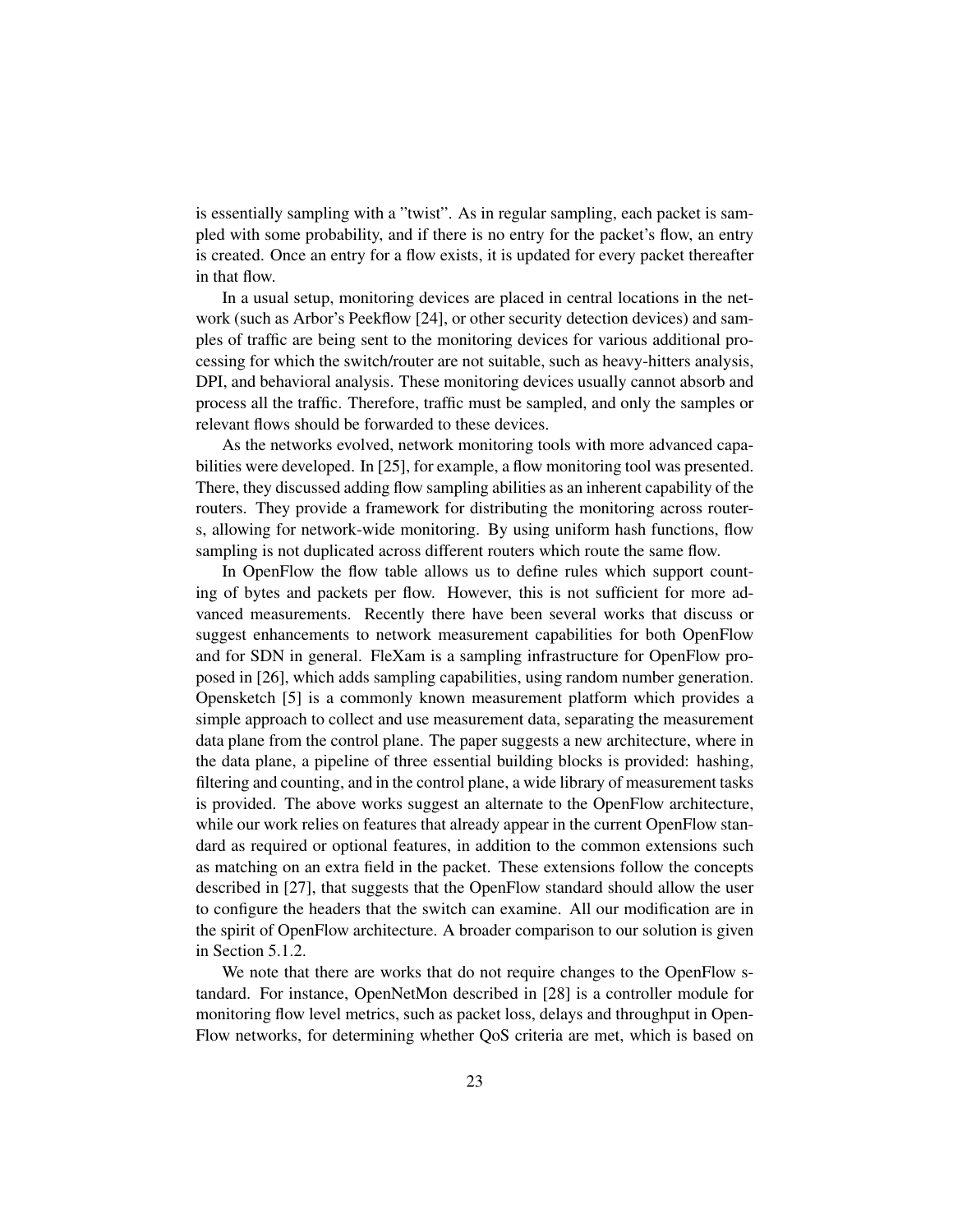the OpenFlow standard. Our solution which combines both a switch module and a controller module provides accurate results while significantly reducing the communication overhead. Another such solution has been introduced in [29]. There, a method for heavy hitters detection is presented which analyzes network statistics using different aggregation levels. This solution does not require sampling which allows them to reduce communication overhead.

A recent work [30], proposes a method for distributing the monitoring tasks between different switches in order to reduce the number of rules needed in each switch. This method is orthogonal to our distributed solution (see Section 6), and can be combined to further reduce the number of switch entries.

An additional line of work relies on different hardware for heavy hitter detection. A recent work, [31], proposes DREAM, a framework for identifying heavy hitters (see Section 2.1) in traffic using TCAM based hardware. As shown in [31], the algorithm they use for heavy hitters detection may require more TCAM entries than a commodity switch may have available. Therefore DREAM performs efficient multi-switch resource allocation between switches to achieve the desired accuracy rates. The Sample&Pick algorithm we propose (Section 3.1) requires significantly less counters in the switch and can be used by DREAM to reduce the overall number of switch entries used.

Solutions have also been presented using a NetFPGA Openflow switch. In [32] a solution is presented which is based on the Count-Min sketch [11] with an auxiliary data structure for maintaining the identities of the heavy hitters. The memory required by this solution is slightly higher, yet comparable to the requirements of our proposed algorithm, however, it is not limited to the match-action model and assumes that the required data structures can be placed on a particular hardware design.

Recent advances in programmable data planes including the development of the P4 language and switch architecture have brought the development of telemetry solutions performed mainly or solely in the data plane. The Hashpipe algorithm presented in [19] provides a solution for heavy hitters detection done completey in the data plane using P4 programmable switches. A comparison to our solution is given in Section 5.1.2.

A generalized approach is presented in UnivMon [20] where a solution for a P4 universal sketch is presented which is performed mostly in the data plane. The solution maintains a sketch in the data plane and a summary of the sketch is sent as required for further evaluation in the control plane. A comparison to our solution is given in Section 5.1.2.

We note that there have also been works done on variations of the interval heavy hitters problem, such as [33] which proposes a scheme based completely on statically allocated memory for finding sliding window heavy hitters.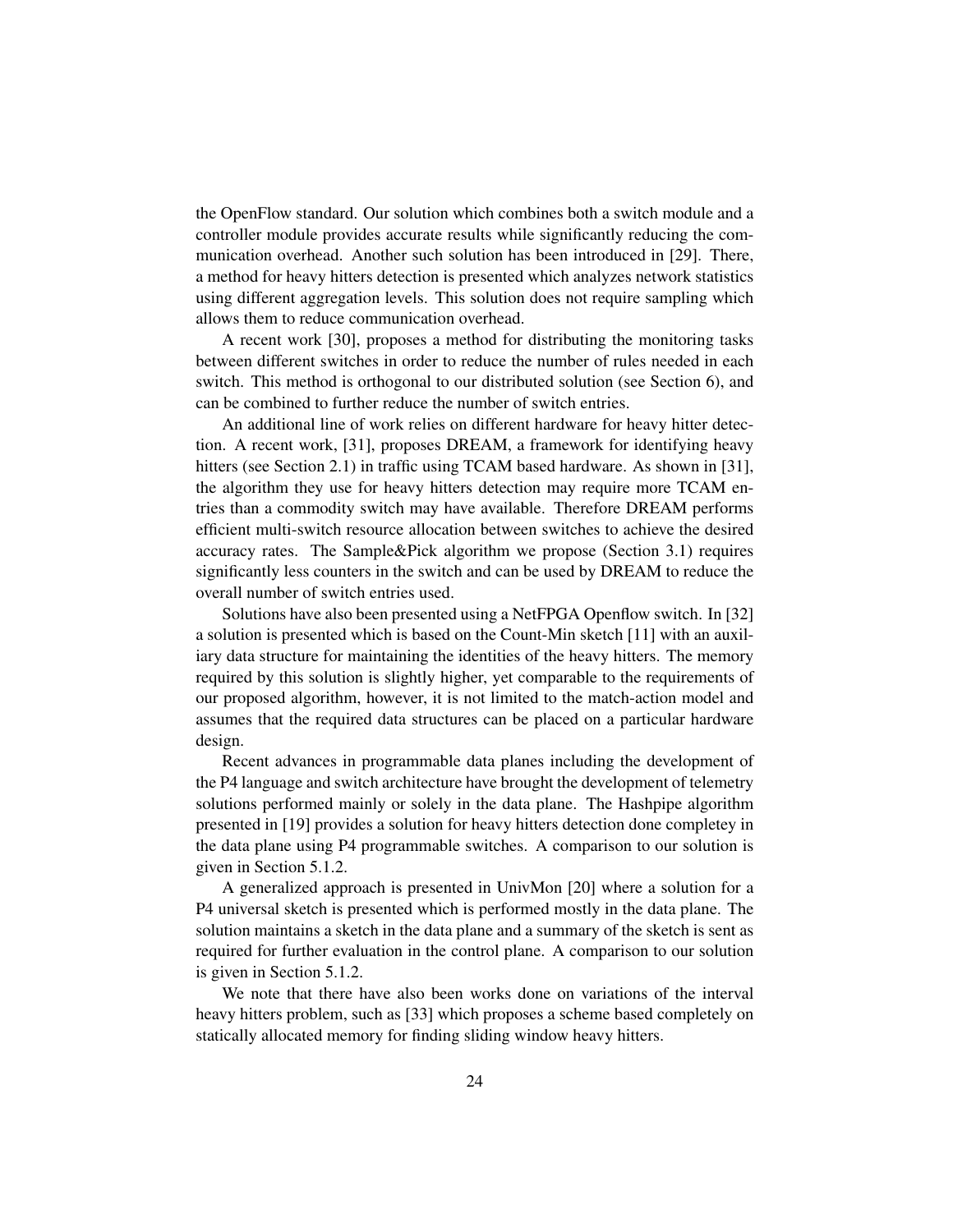## 8. Conclusions

We have presented techniques for performing large flow detection and sampling in SDN. Our sampling techniques are unique in that they are simple and remain mostly within the confinements of the OpenFlow standard. Our approximation algorithms for large flows detection provide a generic mechanism for SDN, providing a way to detect various types of large flows with a relatively small error rate while minimizing the computation and space overhead in the switch and requiring little controller-switch communication. Furthermore, we expanded our algorithms to a distributed multi-switch setting.

#### 9. Acknowledgments

We thank the anonymous reviewers for their insightful comments.

## 10. References

- [1] "Kaspersky ddos intelligence report for q1 2016," https://securelist.com/analysis/quarterly-malware-reports/74550/kasperskyddos-intelligence-report-for-q1-2016/.
- [2] [Online]. Available: http://www.cisco.com/c/en/us/tech/ quality-of-service-qos/netflow/index.html
- [3] Q. Zhao, Z. Ge, J. Wang, and J. J. Xu, "Robust traffic matrix estimation with imperfect information: making use of multiple data sources," in *Modeling of Computer Systems, SIGMETRICS/Performance 2006*.
- [4] B. Stephens, A. L. Cox, W. Felter, C. Dixon, and J. B. Carter, "PAST: scalable ethernet for data centers," in *Conference on emerging Networking Experiments and Technologies, CoNEXT '12*.
- [5] M. Yu, L. Jose, and R. Miao, "Software defined traffic measurement with opensketch," in *USENIX NSDI*, 2013, pp. 29–42.
- [6] "NoviFlow's NoviKit," http://noviflow.com/products/novikit/(accessed on March 2015).
- [7] "NoviFlow's NoviWare," http://noviflow.com/products/noviware/(accessed on January 2017).
- [8] A. Metwally, D. Agrawal, and A. El Abbadi, "Efficient computation of frequent and top-k elements in data streams," in *ICDT*, 2005, pp. 398–412.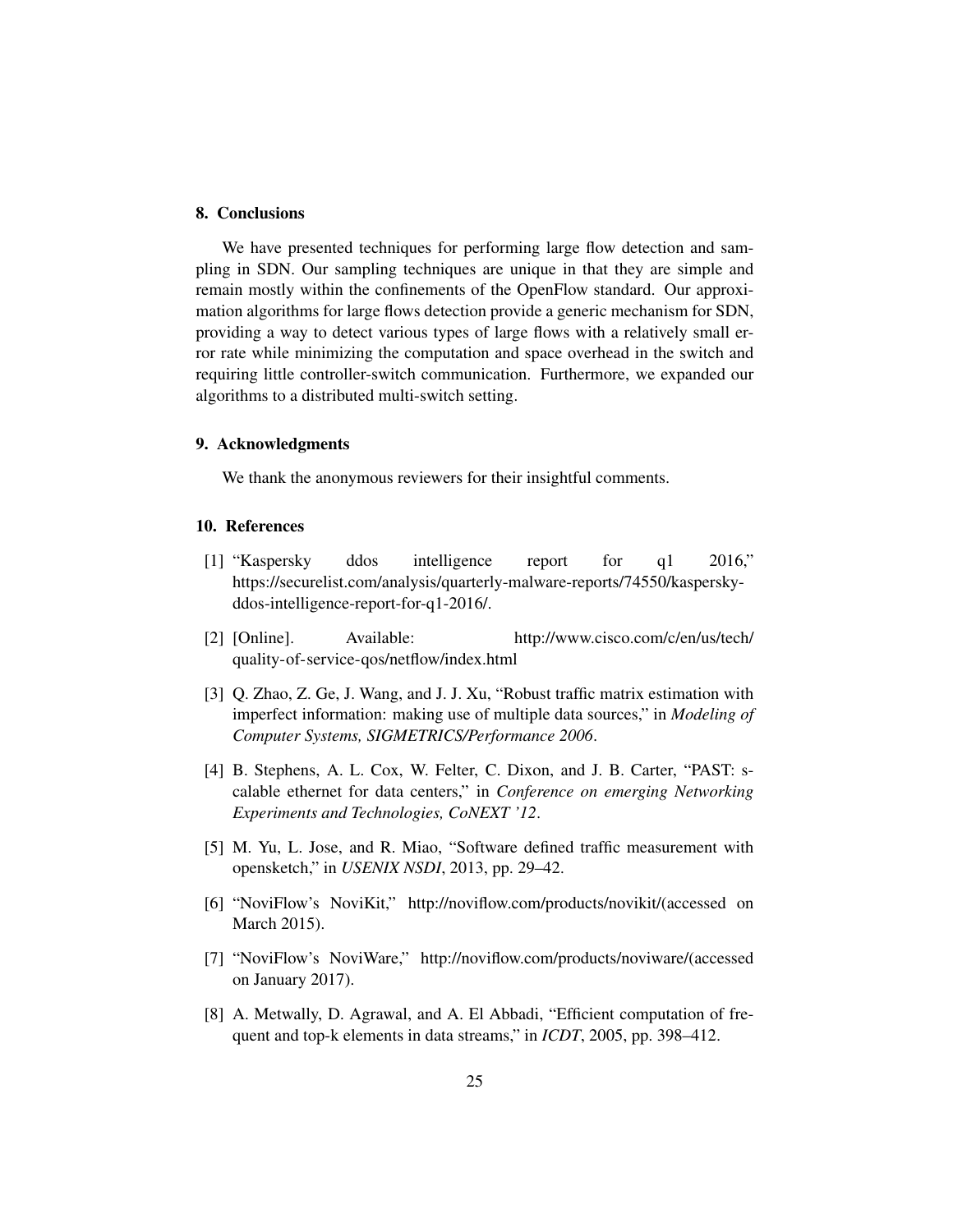- [9] J. Misra and D. Gries, "Finding repeated elements," *Sci. Comput. Program.*, vol. 2, no. 2, pp. 143–152, 1982.
- [10] N. Alon, Y. Matias, and M. Szegedy, "The space complexity of approximating the frequency moments," *J. Comput. Syst. Sci.*, vol. 58, no. 1, pp. 137–147, 1999.
- [11] G. Cormode and S. Muthukrishnan, "An improved data stream summary: The count-min sketch and its applications," in *LATIN*, 2004, pp. 29–38.
- [12] G. S. Manku and R. Motwani, "Approximate frequency counts over data streams," *PVLDB*, vol. 5, no. 12, p. 1699, 2012.
- [13] G. Cormode and M. Hadjieleftheriou, "Finding frequent items in data streams," *PVLDB*, vol. 1, no. 2, pp. 1530–1541, 2008.
- [14] N. McKeown, T. Anderson, H. Balakrishnan, G. M. Parulkar, L. L. Peterson, J. Rexford, S. Shenker, and J. S. Turner, "Openflow: enabling innovation in campus networks," *Computer Communication Review*, vol. 38, no. 2, pp. 69– 74, 2008.
- [15] C. Estan and G. Varghese, "New directions in traffic measurement and accounting: Focusing on the elephants, ignoring the mice," *ACM Trans. Comput. Syst.*, vol. 21, no. 3, pp. 270–313, 2003.
- [16] Open Networking Foundation, *OpenFlow Switch Specification Version 1.3.2*, 2013. [Online]. Available: https://www.opennetworking.org/images/stories/downloads/ sdn-resources/onf-specifications/openflow/openflow-spec-v1.3.2.pdf
- [17] Y. Afek, A. Bremler-Barr, and L. Schiff, "Orange: Multi field openflow based range classifier," in *ANCS*, 2015.
- [18] "The caida ucsd anonymized internet traces 2009 sep. 17 2009," http://www.caida.org/data/passive/passive\_2009\_dataset.xml.
- [19] V. Sivaraman, S. Narayana, O. Rottenstreich, S. Muthukrishnan, and J. Rexford, "Heavy-hitter detection entirely in the data plane," in *SOSR*, 2017, pp. 164–176.
- [20] Z. Liu, A. Manousis, G. Vorsanger, V. Sekar, and V. Braverman, "One sketch to rule them all: Rethinking network flow monitoring with univmon," in *SIG-COMM*, 2016, pp. 101–114.